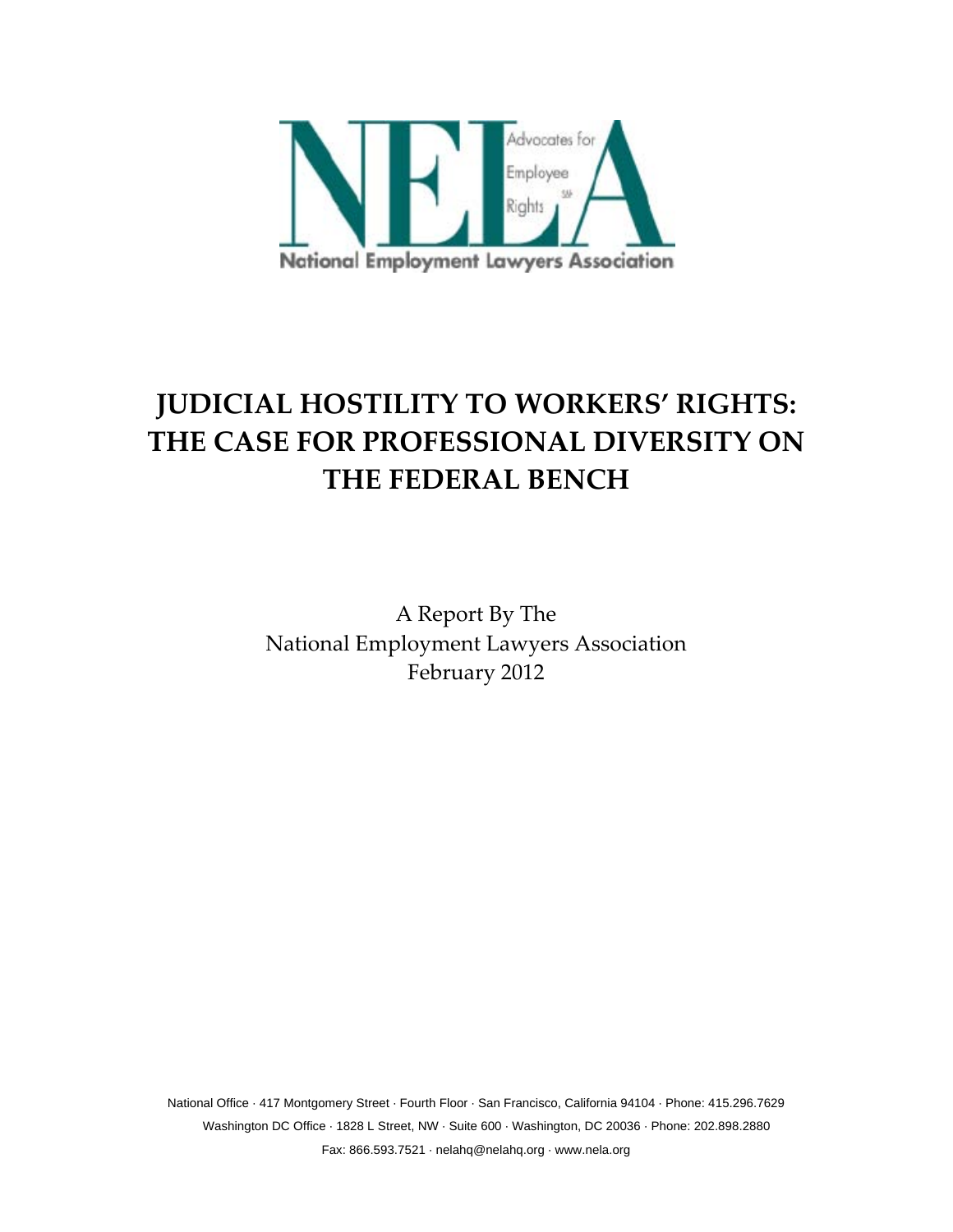

# **JUDICIAL HOSTILITY TO WORKERS' RIGHTS: THE CASE FOR PROFESSIONAL DIVERSITY ON THE FEDERAL BENCH**

A Report By The National Employment Lawyers Association February 2012

# **TABLE OF CONTENTS**

| Judicially Created Barriers Make It More Difficult For Plaintiff-Employees |  |
|----------------------------------------------------------------------------|--|
| The Obama Administration Must Nominate Professionally Diverse Individuals  |  |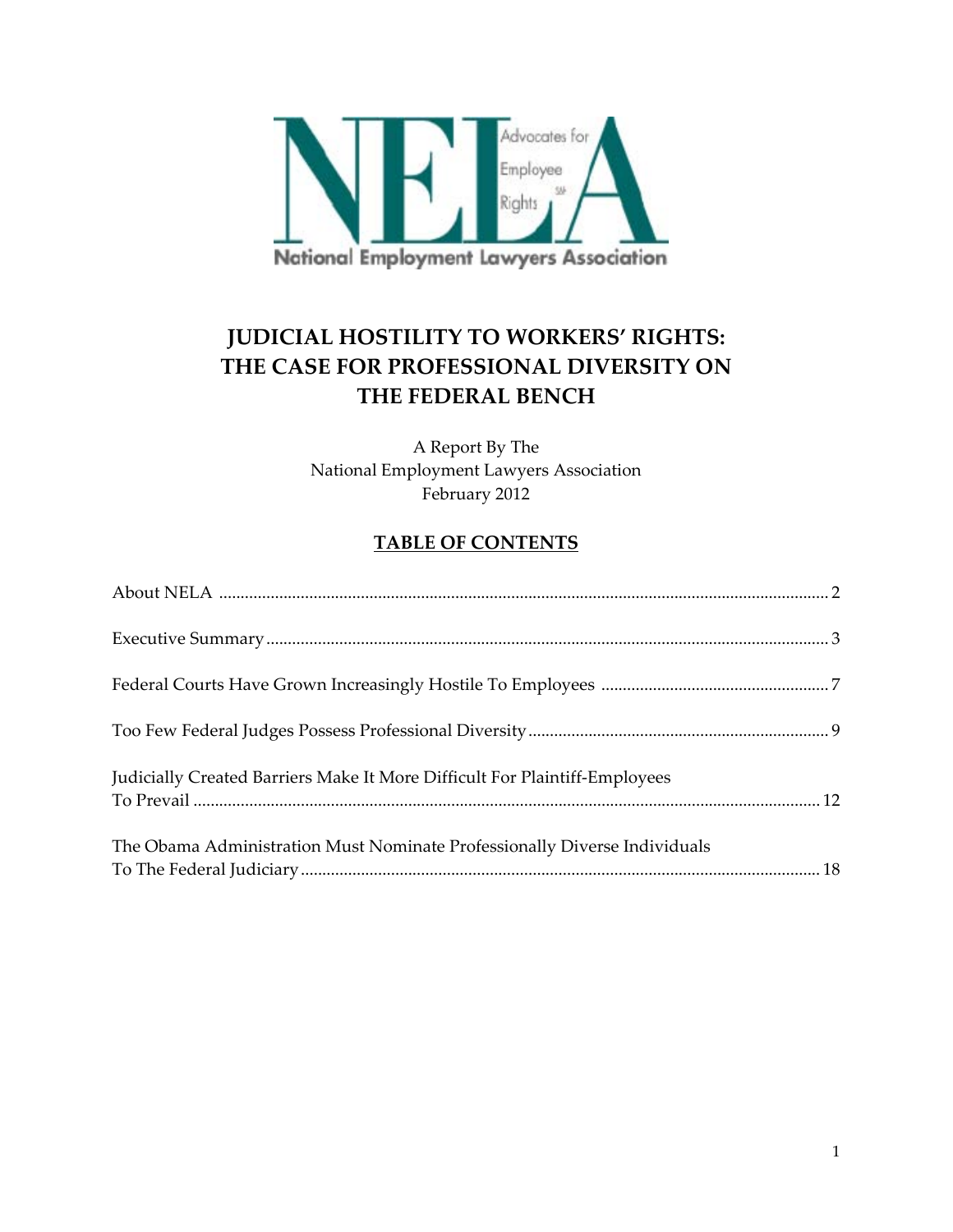

The National Employment Lawyers Association (NELA) is the largest professional membership organization in the country comprised of lawyers who represent workers in labor, employment, and civil rights disputes. NELA advances employee rights and serves lawyers who advocate for equality and justice in the American workplace. NELA and its 68 state and local affiliates have a membership of over 3,000 attorneys who are dedicated to working on behalf of those who have been illegally treated in the workplace. NELA advocates for independent and fairminded federal judges who are committed to equal justice under law for all Americans, and who do not place the interests of employers over the rights of employees. NELA takes an active role in assessing candidates nominated for federal judgeships as well as individuals interested in becoming candidates for such vacancies. NELA screens potential judicial nominees, ensuring they are faithful to the progress made on civil rights and individual liberties, and possess a demonstrated record of respect for justice and equality in the workplace.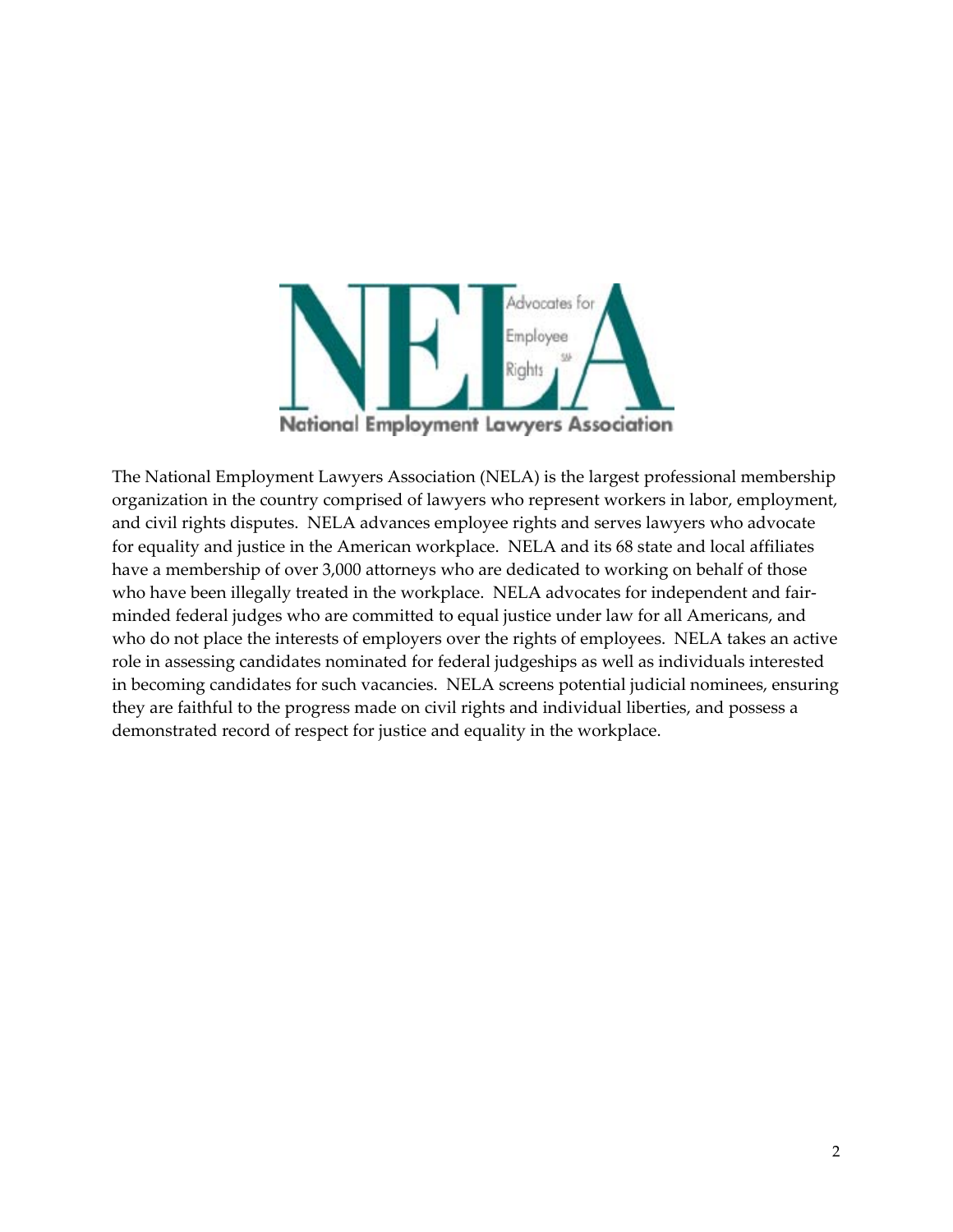"Simply put, a judge's life experiences affect the willingness to credit testimony or understand the human impact of legal rules upon which the judge must decide. These determinations require a judge to draw upon something that is not found in the case reports that line the walls of our chambers. Rather judges draw upon the breadth and depth of their own life experience, upon knowledge and understanding of people, and of human nature."

> —*Judge Edward M. Chen U.S. District Court for the Northern District of California*<sup>1</sup>

#### **EXECUTIVE SUMMARY2**

Articles and commentary addressing the need for judicial diversity have typically focused on racial, ethnic, and gender diversity. "Judicial Hostility To Workers' Rights: The Case For Professional Diversity On The Federal Bench," targets another type of diversity that is equally as important and sorely lacking on the federal bench – professional diversity. We define professional diversity to include lawyers who have had experience representing individuals in labor, employment, or civil rights cases, as a legal services or public interest lawyer, or defending the rights of the most disenfranchised members of our society. The federal judiciary remains overwhelmingly homogenous in terms of professional diversity, and consists of those who were prosecutors, corporate lawyers, state court judges (and, for appellate judges, federal district court judges), and law professors.

Preserving the credibility of the federal judiciary requires taking concrete steps to level the playing field for all litigants that come before our nation's courts. Achieving this requires embracing a federal bench that better reflects the professional diversity of attorneys across the country. Overlooking qualified candidates whose professional experience includes representing plaintiffs in employment, labor, and civil rights cases inevitably reinforces the

<sup>1</sup> Edward M. Chen, *The Judiciary, Diversity, and Justice for All*, 91 CALIF. L. REV. 4 (2003), p. 1120. Because of his service to the American Civil Liberties Union as a staff lawyer for 16 years, Judge Chen's nomination was opposed by Republican Senators on the Senate Judiciary Committee and in floor debates. Judge Chen was first nominated to the U.S. District Court for the Northern District of California by President Barack Obama on August 7, 2009, and by October 15, 2009 the Senate Judiciary Committee voted 12‐7 along party lines to send his name to the full Senate. But on December 24, 2009, the Senate sent Judge Chen's nomination back to the President. President Obama renominated Judge Chen in January 2010 but the Senate again sent his nomination back to the White House. The President nominated Judge Chen a third time in September 2010 and finally a fourth time in January 2011. The Senate confirmed Judge Chen by a vote of 56‐42 on May 10, 2011, and he was commissioned a federal judge on May 12, 2011. Judge Chen, the longest waiting nominee for a U.S. District Court judgeship, waited over 600 days for his confirmation vote.

<sup>2</sup> The National Employment Lawyers Association (NELA) gratefully acknowledges the members of its Judicial Nominations Committee, Matthew C. Koski, Paul H. Tobias Attorney Fellow of The Employee Rights Advocacy Institute For Law & Policy, Aniko R. Schwarcz, former Peggy Browning Fellow and NELA Advocacy Fellow, and Susannah Sanford, former NELA Program Assistant, for their invaluable contributions to this report.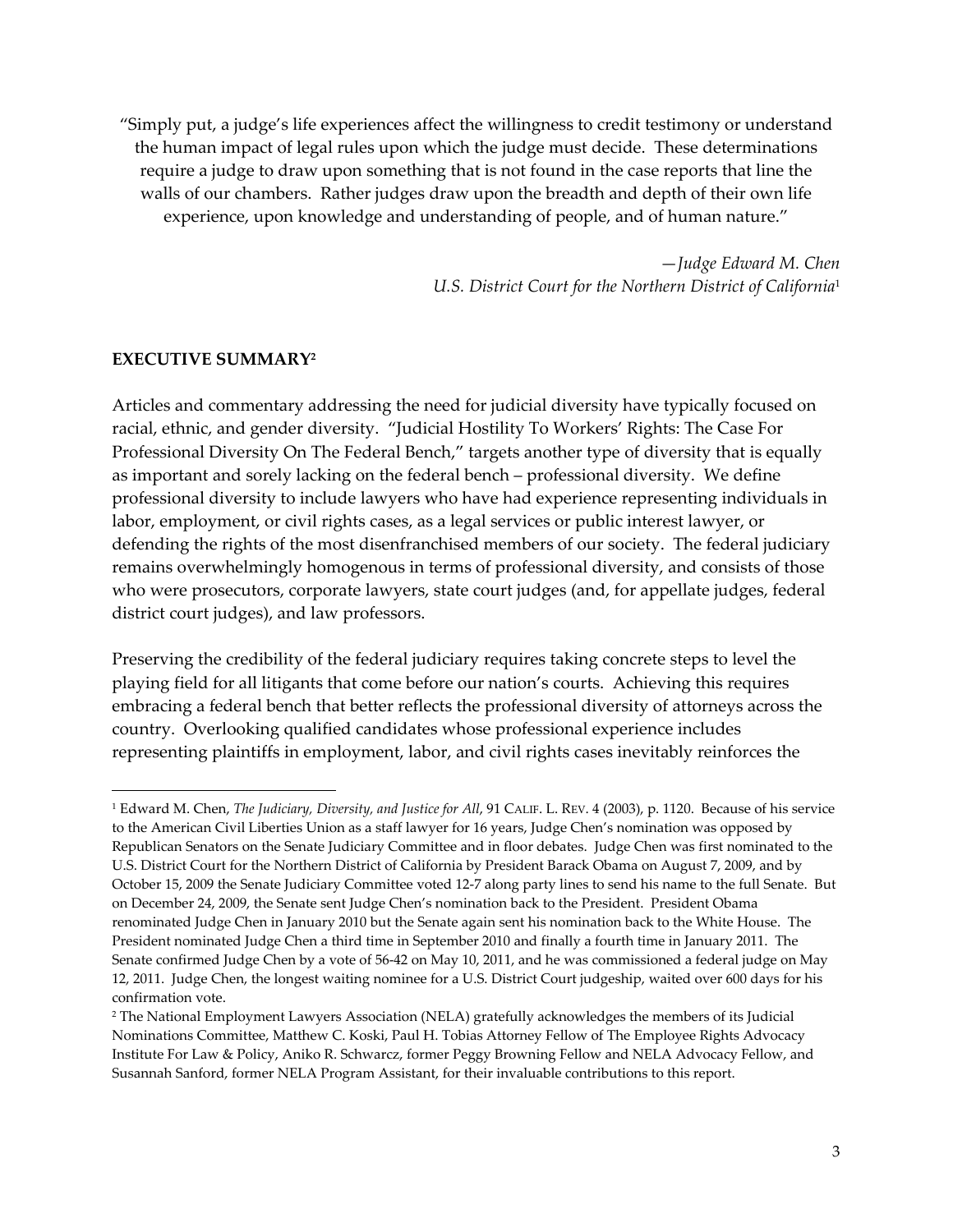image of a judiciary that is indifferent to the plight of America's workers. As discussed in this report, the lack of professional diversity has contributed to the increasing judicial hostility workers face in employment cases and the deleterious effect on plaintiffs' access to the courts to vindicate their rights. We urge the Obama Administration to stay true to its promise of making judicial nominations a priority and to continue its efforts to nominate individuals with professionally diverse backgrounds.

#### **FEDERAL COURTS HAVE GROWN INCREASINGLY HOSTILE TO EMPLOYEES**

Significant research confirms that plaintiffs bringing employment discrimination claims are far less likely to prevail than plaintiffs in non‐employment cases. This double standard is bolstered by recent empirical reports:

- From 1979-2006, the plaintiff win rate for employment cases (15 percent) was lower than non‐employment cases (51 percent).
- For cases going to trial, employment discrimination plaintiffs (28.47 percent) won less often than other plaintiffs (44.94 percent).
- Employees succeeded on appeal only 9 percent of the time, while employers won 41 percent of appeals.

#### **TOO FEW FEDERAL JUDGES POSSESS PROFESSIONAL DIVERSITY**

The reality is that employees rarely stand before a federal judge who possesses any professional experience representing plaintiffs in labor, employment, or civil rights cases. A study of the federal judiciary prior to the beginning of the Obama Administration confirms this reality:

- Only five out of 162 (3.1 percent) federal appellate judges had substantial legal experience working for non-profit organizations.<sup>3</sup> None of these judges had worked for a non‐profit organization more recently than 1981.
- Only five out of 162 (3.1 percent) active federal appellate judges had worked for organizations or government agencies that enforce civil rights.
- None had substantial experience as in-house counsel for a labor union.

<sup>&</sup>lt;sup>3</sup> Testimony of Cyrus Mehri, Barriers To Justice: Examining Equal Pay For Equal Work, Hearing Before the Senate Comm. on *the Judiciary*, 110th Cong. (2008), p. 5.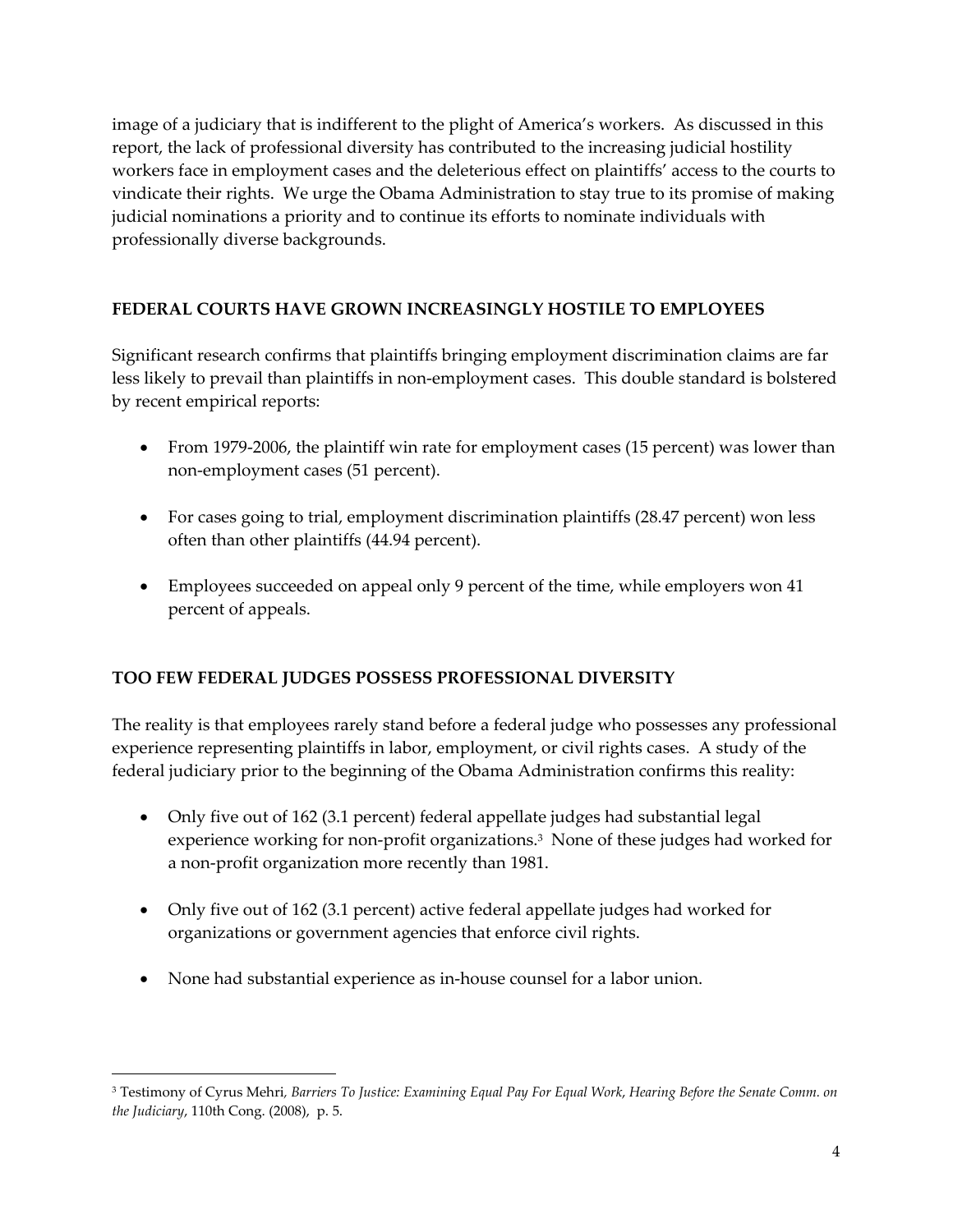• Only three federal appellate judges had worked for organizations that represent lowincome Americans, and only one appeared to have had substantial experience advocating for consumer rights.

## **JUDICIALLY CREATED BARRIERS MAKE IT MORE DIFFICULT FOR PLAINTIFF‐ EMPLOYEES TO PREVAIL**

Anti-worker bias in the courts also manifests itself through judicially created procedural and substantive legal barriers applicable only to employment cases. These judge-crafted obstacles, such as the ones highlighted below, are applied at the apex of judicial discretion, including on the pleadings, at summary judgment, during post-trial motions, and on appeal.

- **"Stray Remarks"** Allows judges to disregard discriminatory statements made by supervisors or other employees as merely "stray remarks," and therefore not evidence of discrimination.
- **"Business Judgment"** Permits judges to defer to an employer's "business judgment" instead of carefully examining whether an asserted justification for an adverse employment action was pretext for unlawful discrimination. Some courts have gone so far as to accept the defendant's asserted reasons for the adverse employment action being challenged, even when the employer's explanation is harsh or unreasonable.
- **"Self‐Serving Witness"** Enables judges to presume the credibility of testimony from defense witnesses with a vested interest in helping employers avoid liability, while categorizing assertions by or on behalf of plaintiff-employees as purely "self-serving."

# **THE OBAMA ADMINISTRATION MUST NOMINATE PROFESSIONALLY DIVERSE INDIVIDUALS TO THE FEDERAL JUDICIARY**

As the courts continue to limit the legal tools available to employees bringing employment discrimination lawsuits, the Obama Administration must nominate professionally diverse individuals to the federal judiciary, including those with experience representing workers, one of its highest priorities. When contemplating who might replace retiring Justice David Souter, President Obama suggested it might be someone who embodied the quality of "empathy." As the President went on to explain, he wanted someone "who understands that justice isn't about some abstract legal theory or footnote in a casebook; it is also about how our laws affect the daily realities of people's lives, whether they can make a living and care for their families, whether they feel safe in their homes and welcome in their own nation."

While the Obama Administration's effort to augment the racial, ethnic, and gender diversity of the federal judiciary is a vast improvement compared to past administrations, civil rights,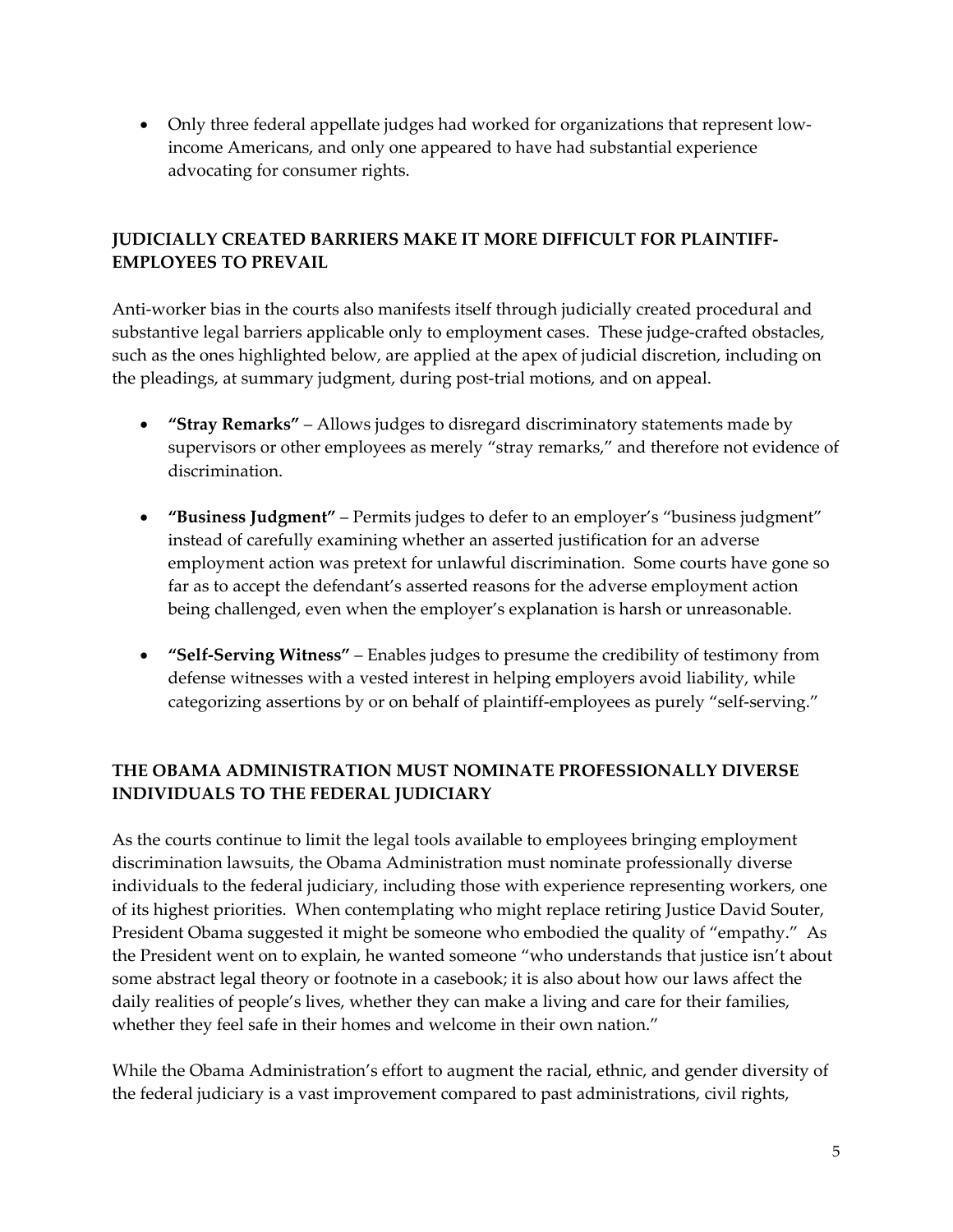public interest, and legal services attorneys rarely find their way onto the federal bench. The judiciary remains overwhelmingly homogenous with respect to professional diversity, and consists of those who were prosecutors, corporate lawyers, state court judges (and, for appellate judges, federal district court judges), and law professors.

NELA is committed to working with the Obama Administration to shepherd professionally diverse candidates for federal judgeships through the vetting, nomination, and confirmation processes as a means of ensuring that workers receive equal justice under the law, as well as enhancing the quality of decision making for litigants in employment cases.

For more information contact:

Eric M. Gutiérrez Legislative & Public Policy Director National Employment Lawyers Association 1828 L Street, NW, Suite 600 Washington, DC 20036 Ph: (202) 898‐2880 Fax: (866) 593‐7521 egutierrez@nelahq.org

Rebecca M. Hamburg Program Director National Employment Lawyers Association 417 Montgomery Street, Fourth Floor San Francisco, CA 94104 Ph: (415) 296‐7629 Fax: (866) 593‐7521 rhamburg@nelahq.org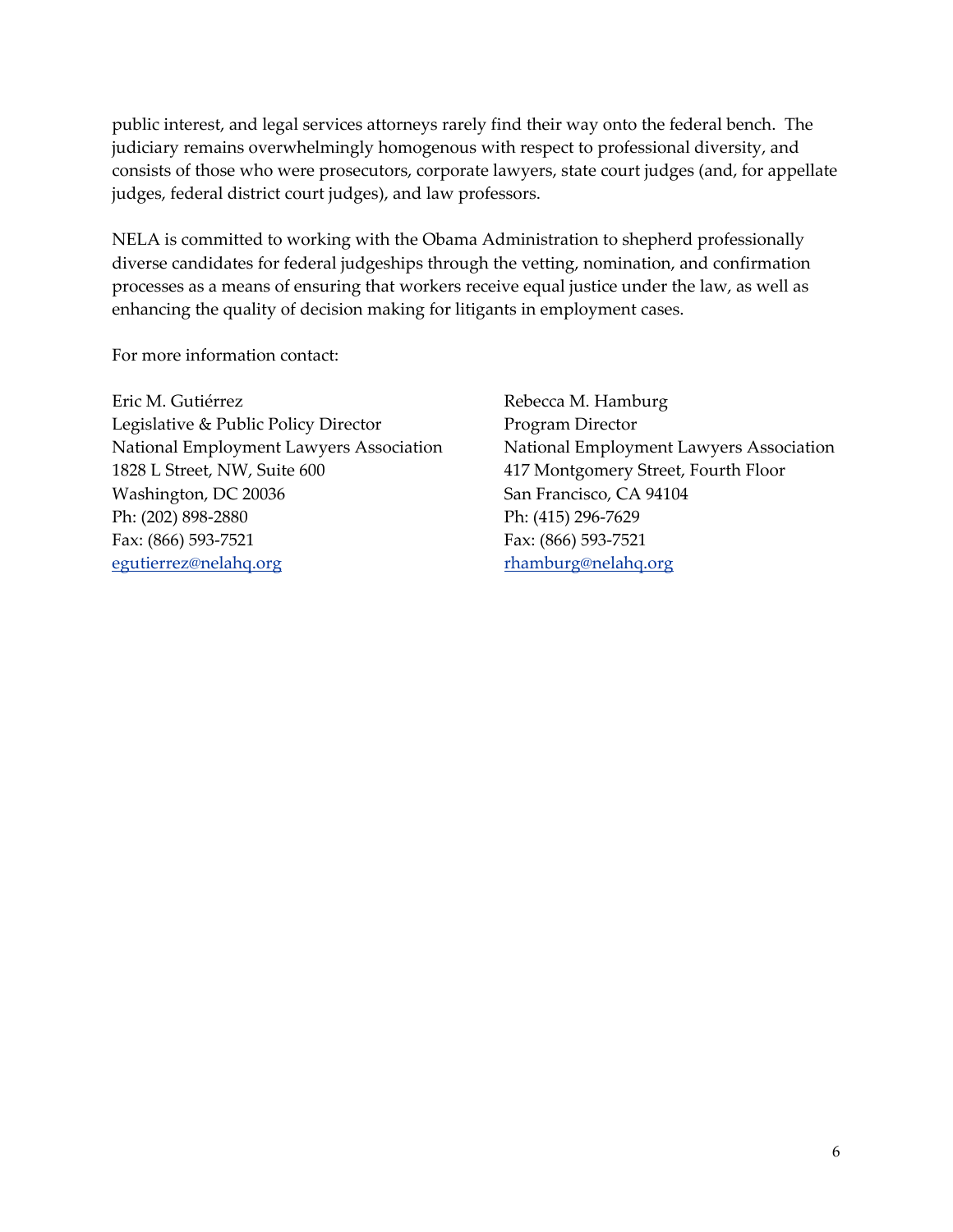#### **FEDERAL COURTS HAVE GROWN INCREASINGLY HOSTILE TO EMPLOYEES**

Over the last 50 years, Congress has enacted a number of laws to protect employees from unfair treatment in the workplace. These laws include the Fair Labor Standards Act of 1938 (FLSA),<sup>4</sup> the Equal Pay Act of 1963 (EPA),<sup>5</sup> Title VII of the Civil Rights Act of 1964 (Title VII),<sup>6</sup> the Age Discrimination in Employment Act of 1967 (ADEA),<sup>7</sup> the Employment Retirement Income Security Act of 1974 (ERISA),<sup>8</sup> the Pregnancy Discrimination Act of 1978 (PDA),<sup>9</sup> the Whistleblower Protection Act of 1989 (WPA),<sup>10</sup> the Americans with Disabilities Act of 1990  $(ADA)$ ,<sup>11</sup> and the Family and Medical Leave Act of 1993 (FMLA).<sup>12</sup> Despite the progress made toward protecting America's workers from discrimination and retaliation through these landmark statutes, NELA members report it has become increasingly difficult for employees to obtain redress for violations of their workplace rights under any of these laws.

In the seminal law review article, *Employment Discrimination Plaintiffs in Federal Court: From Bad to Worse?*, <sup>13</sup> Professor Kevin C. Clermont and Dean Stewart J. Schwab concluded that plaintiffs lose employment discrimination cases at a significantly higher rate than other plaintiffs lose their cases at both the trial and appellate levels. In the district courts, between 1979 and 2006, employees' win rate in all phases of employment discrimination cases was 15 percent, compared with 51 percent for non-employment discrimination cases.<sup>14</sup>

When cases went to trial, there was a modest increase in plaintiffs' win rates but they were significantly worse in bench trials than jury trials. Employees' win rate in bench trials over this time period was only 20 percent compared to 38 percent in jury trials. The comparable win rates for plaintiffs in non‐employment discrimination cases were 46 percent of bench trials and 44 percent of jury trials.15 A smaller study of all four federal districts in Texas found that in 2003, less than 2 percent of 320 sampled employment discrimination cases ended in a trial verdict for the employee.<sup>16</sup>

The differential between plaintiff‐employees' and defendant‐employers' success rates is particularly acute at the summary judgment stage:

- <sup>5</sup> 29 U.S.C. § 206.
- <sup>6</sup> 42 U.S.C. § 2000e *et seq*.
- <sup>7</sup> 29 U.S.C. § 621 *et seq*.
- <sup>8</sup> 29 U.S.C. § 1001 *et seq*.
- <sup>9</sup> 42 U.S.C. § 2000e(k).

<sup>4</sup> 29 U.S.C. § 201 *et seq*.

<sup>10</sup> 5 U.S.C. § 1212 *et seq*.

<sup>11</sup> 42 U.S.C. § 12101 *et seq*.

<sup>12</sup> 29 U.S.C. § 2601 *et seq.* and 29 C.F.R. § 825 *et seq*.

<sup>13</sup> 3 HARV. L. & POL'Y REV. 103 (2009) (Clermont & Schwab).

<sup>14</sup> *Id*. at 130.

<sup>15</sup> *Id*. at 133.

<sup>16</sup> Brian Sanford, "Disposition of Discrimination Employment Claims in Texas Federal Courts," presentation at the Texas Employment Lawyers Association Conference (October 2006).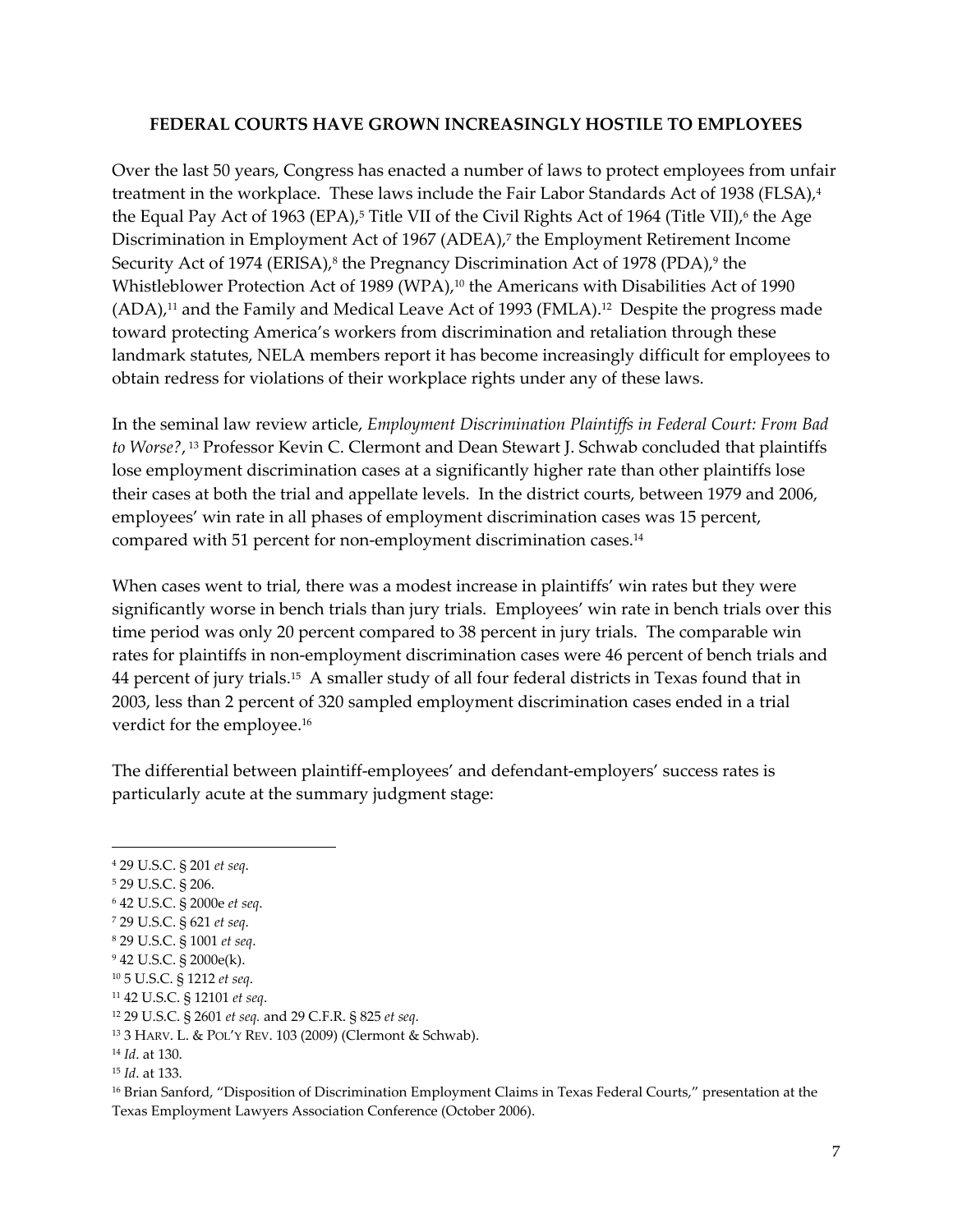- Between 1979 and 2006, employees in discrimination cases won only 4 percent of pretrial adjudications – the bulk of which can safely be assumed to have been on defendants' motions for summary judgment.<sup>17</sup>
- Trial judges in the Eastern and Southern Districts of New York were found to have ruled favorably on 64 percent of defendants' summary judgment motions in 2000.18
- Summary judgment rates were consistently higher in three large federal districts in civil rights than in non‐civil rights actions in cases sampled between 1980 and 1981, and again between 2001 and 2002. In the Northern District of Georgia, in particular, the rate of summary judgment in employment discrimination cases approximately doubled over that same 20‐year period.19

In the U.S. Courts of Appeals, the difference between employees' and employers' success is similarly remarkable. Employers (41.1 percent) are five times as likely as employees (8.72 percent) to win their appeals. The comparable figures for non-employment discrimination cases are 35 percent for defendants and 15 percent for plaintiffs.

"There is no defensible reason why the U.S. Appellate Courts' decisions would have a five to one disparity against American workers…."

> —NELA Member Cyrus Mehri Mehri & Skalet, PLLC Washington, DC

Most striking is the frequency at which judges in employment discrimination cases rule for employers. After examining and rejecting other explanations for employees' extremely low success rates on appeal compared with employers' rates, Professor Clermont and Dean Schwab concluded that "anti‐plaintiff appellate attitudes [likely] explain the … differential in [employment discrimination] cases."20 They go on to warn that:

The anti-plaintiff effect on appeal raises the specter that federal appellate courts have a double standard for employment discrimination cases, harshly scrutinizing employees' victories below while gazing benignly at employers' victories.<sup>21</sup>

<sup>&</sup>lt;sup>17</sup> Clermont & Schwab, *supra* note 13 at 131. For non-employment cases, the plaintiffs' success rate was 21 percent. <sup>18</sup> *Id.* at note 68 (citing Vivian Berger, Michael O. Finkelstein and Kenneth Cheung, *Summary Judgment Benchmarks for Settling Employment Discrimination Lawsuits*, 23 HOFSTRA LAB. & EMP. L. J. 45, 53, 55 tbl.1, 57 tbl.3 (2005)).

<sup>19</sup> Theodore Eisenberg & Charlotte Lanvers, *Summary Judgment Rates Over Time, Across Case Categories, and Across Districts: An Empirical Study of Three Large Federal Districts*, *Cornell Law School Research Paper,* No. 08‐022 (2008) at 3, *available at* http://scholarship.law.cornell.edu/lsrp\_papers/108 (examining cases from the Eastern District of Pennsylvania, Northern District of Georgia, and Central District of California).

<sup>20</sup> Clermont & Schwab at 114.

<sup>21</sup> *Id*. at 115‐16.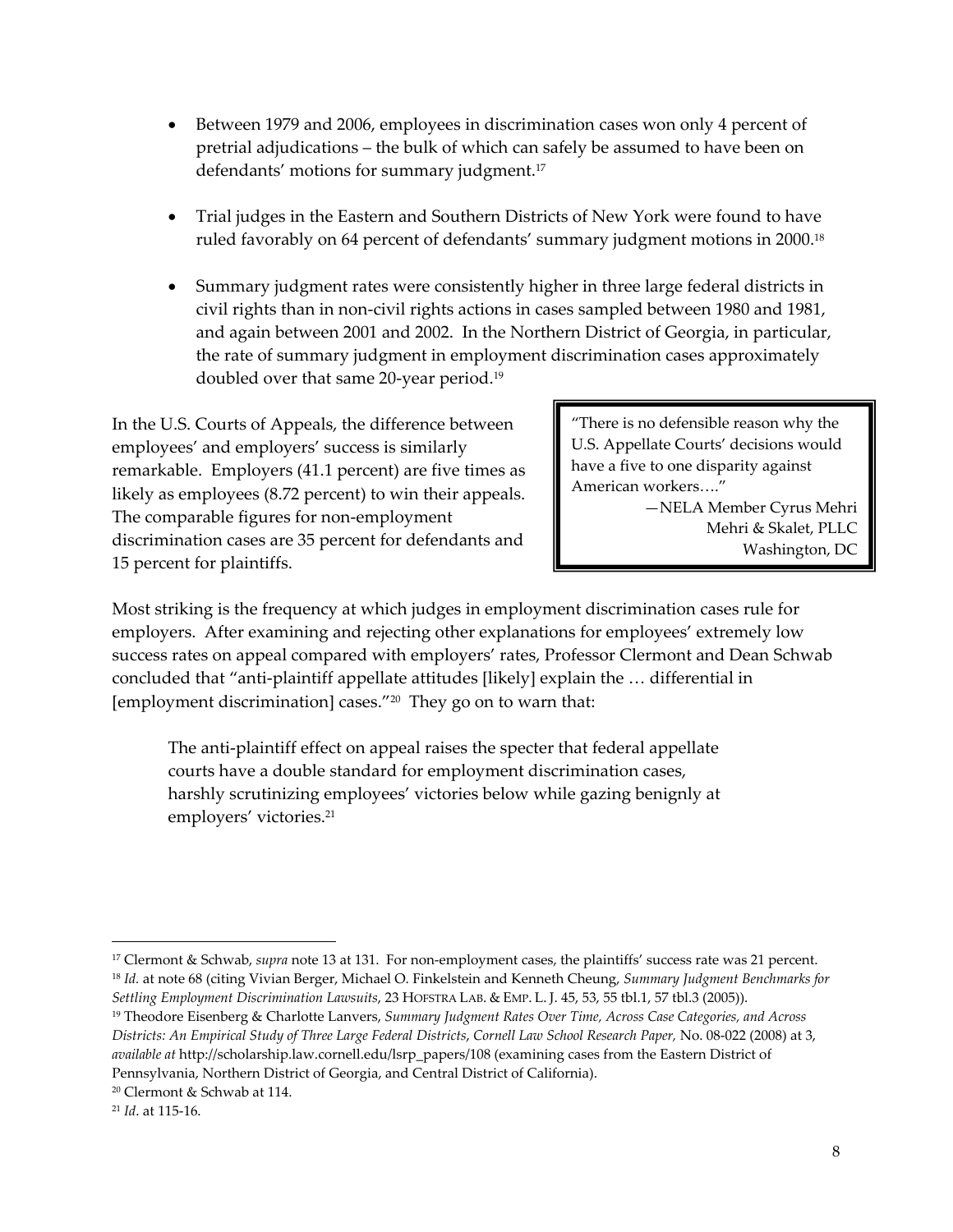#### **TOO FEW FEDERAL JUDGES POSSESS PROFESSIONAL DIVERSITY**

Contrary to the analogy that U.S. Supreme Court Chief Justice John G. Roberts, Jr. used in his confirmation hearings, judges rarely simply "call balls and strikes" as an umpire does.<sup>22</sup> Rather, as U.S. Supreme Court Justice Elena M. Kagan stated at her confirmation hearings, deciding cases "is not a robotic or automatic enterprise."23 The tasks involved in judging – understanding the evidence, interpreting the precedents, applying the latter to the former – are complex and subtle. Put simply, they require the use of personal judgment.

Abundant and well‐recognized empirical evidence demonstrates that judges' identities and experiences affect how they judge.<sup>24</sup> A diverse bench with a broader set of experiences increases public confidence in the judiciary as being representative of society. As University of Maryland School of Law Professor Sherrylin A. Ifill discussed in *Judging the Judges: Racial Diversity, Impartiality, and Representation on State Trial Courts*: <sup>25</sup>

The link between diversity and impartiality has been recognized by the Supreme Court in its jury *venire* selection cases. Diversity promotes impartiality by ensuring that no one viewpoint, perspective or set of values can persistently dominate legal decision making. Diversity then functions as a check on bias. In the jury *venire* cases, the Supreme Court has held that structural impartiality on the jury *venire* is compelled by both the Fourteenth Amendment and Sixth Amendment jury impartiality requirements. According to the Supreme Court, the right to an impartial jury includes not only the right of the litigants guaranteed by the Due Process Clause and the Sixth Amendment to be free from

<sup>&</sup>lt;sup>22</sup> Confirmation Hearing on the Nomination of John G. Roberts, Jr. to be Chief Justice of the Supreme Court of the United States *Before the Senate Comm. on the Judiciary*, 109th Cong. 56 (2005) (statement of John G. Roberts, Jr., Nominee to be Chief Justice of the United States), *available at* http://www.gpoaccess.gov/congress/senate/judiciary/sh109‐158/55‐56.pdf. <sup>23</sup> Confirmation Hearing on the Nomination of Elena Kagan to be Associate Justice of the Supreme Court of the United States *Before the Senate Comm. on the Judiciary*, 111th Cong. 103 (2010) (testimony of Elena M. Kagan, Nominee to be an Associate Justice of the United States), *available at*

http://gpo.gov/fdsys/pkg/CHRG‐111shrg67622/pdf/CHRG‐111shrg67622.pdf.

<sup>24</sup> *See, e.g.,* Dan M. Kahan, David A. Hoffman, and Donald Braman, *Whose Eyes are You Going to Believe?* Scott v. Harris *and the Perils of Cognitive Illiberalism*, 122 HARV. L. REV. 837, 851 (2009) ("There are a number of social psychological mechanisms that explain how the group identities and values associated with such characteristics influence cognition of facts."); *See also Id*. at 851‐52 n.56‐62 (collecting social science research examining the effects of sociological and psychological factors on individual perception); James J. Brudney and Deborah Jones Merritt, *The Influence of Appellate Judges' Social Backgrounds When Reviewing NLRB Decisions*, 2 EMP. RTS. Q. 13 (Spring 2002) (finding that gender and political affiliation, as well as educational and professional background affected the likelihood that a judge would side with a union in an appeal from a decision of the National Labor Relations Board (NLRB)); John Friedl and Andre Honoree, *Is Justice Blind? Examining the Relationship Between Presidential Appointments of Judges and Outcomes in Employment Discrimination Cases*, 38 CUMB. L. REV. 89, 95‐6 (2007) (finding that the political party of the President who appointed trial judges, often used as a proxy for judges' own political affiliation, has a statistically significant effect on the outcomes of defendants' summary judgment motions in Title VII employment discrimination cases).

<sup>25</sup> 39 B.C.L. REV. 95 (1997).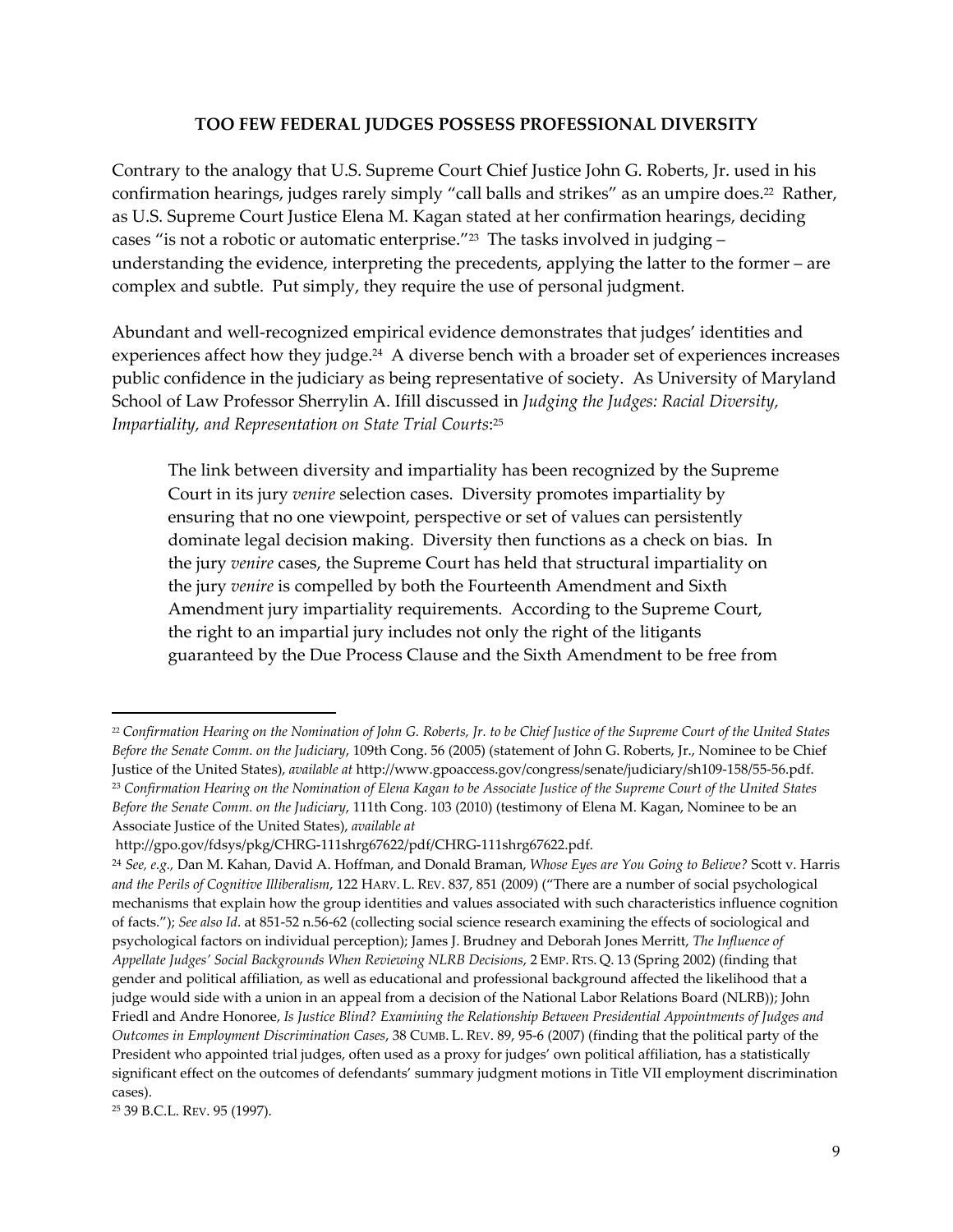individual bias of jurors, but also the right to select juries from a pool that is representative of the community.26

The potential influence of professional background on the behavior, perceptions, and perspectives of judges is not surprising. When lawyers become judges, they are greatly affected by the experiences of their clients. Indeed, in order to advocate effectively lawyers must understand what it is like to "walk in the shoes" of their clients. A judge who has spent a significant part of her career representing employees in employment discrimination cases may well approach such lawsuits differently than one whose career has been devoted to defending such claims.

As relatively homogeneous as the federal judiciary is with respect to race, ethnicity, national origin, and gender, it is even less diverse as it pertains to judges' professional experience. The judges currently on the federal bench have been primarily or exclusively prosecutors, corporate lawyers, state court judges (and, for appellate judges, federal district court judges), and law professors. Very few have the experience of actually representing individuals in disputes with large institutional actors.

In 2008, NELA member Cyrus Mehri and his law firm, Mehri & Skalet, PLLC,<sup>27</sup> examined the professional histories of 162 active judges then on the U.S. Courts of Appeals, using *The Almanac of the Federal Judiciary* as its data source.28 Research revealed that:

- 138 (85.2 percent) of the judges reviewed had worked in private practice.29
- Only five (3.1 percent) had substantial legal experience working for nonprofit organizations. None of those judges had worked for a non‐profit organization, however, more recently than 1981.30
- Only five out of 162 (3.1 percent) active federal appellate judges had worked for organizations or government agencies that enforce civil rights.31

<sup>26</sup> *Id* at 120.

<sup>27</sup> Ellen Eardley, Mehri & Skalet, PLLC Associate Attorney, contributed significantly to compiling the report.

<sup>&</sup>lt;sup>28</sup> See generally, Barriers To Justice: Examining Equal Pay For Equal Work, Hearing Before the Senate Comm. on the Judiciary, 110th Cong. (2008).

<sup>&</sup>lt;sup>29</sup> Id., Exhibit 5, Response to Written Questions from Chairman Patrick Leahy by Cyrus Mehri, Partner, Mehri & Skalet, PLLC (Mehri Response) at 7 n.10. While the study made no distinction between small and large firms, criminal and civil practices, or plaintiff-side and defense firms, "[i]t [was] clear from the judges' biographies that a sizable number of them worked for large, well-known firms that tend to represent corporations." <sup>30</sup> *Id.* at 6.

<sup>&</sup>lt;sup>31</sup> *Id.* at n.7. The confirmations of O. Rogeriee Thompson (U.S. Court of Appeals for the First Circuit, Rhode Island Legal Services) and James E. Graves, Jr. (U.S. Court of Appeals for the Fifth Circuit, Central Mississippi Legal Services) increased by two the number of active federal appellate judges with legal services experience.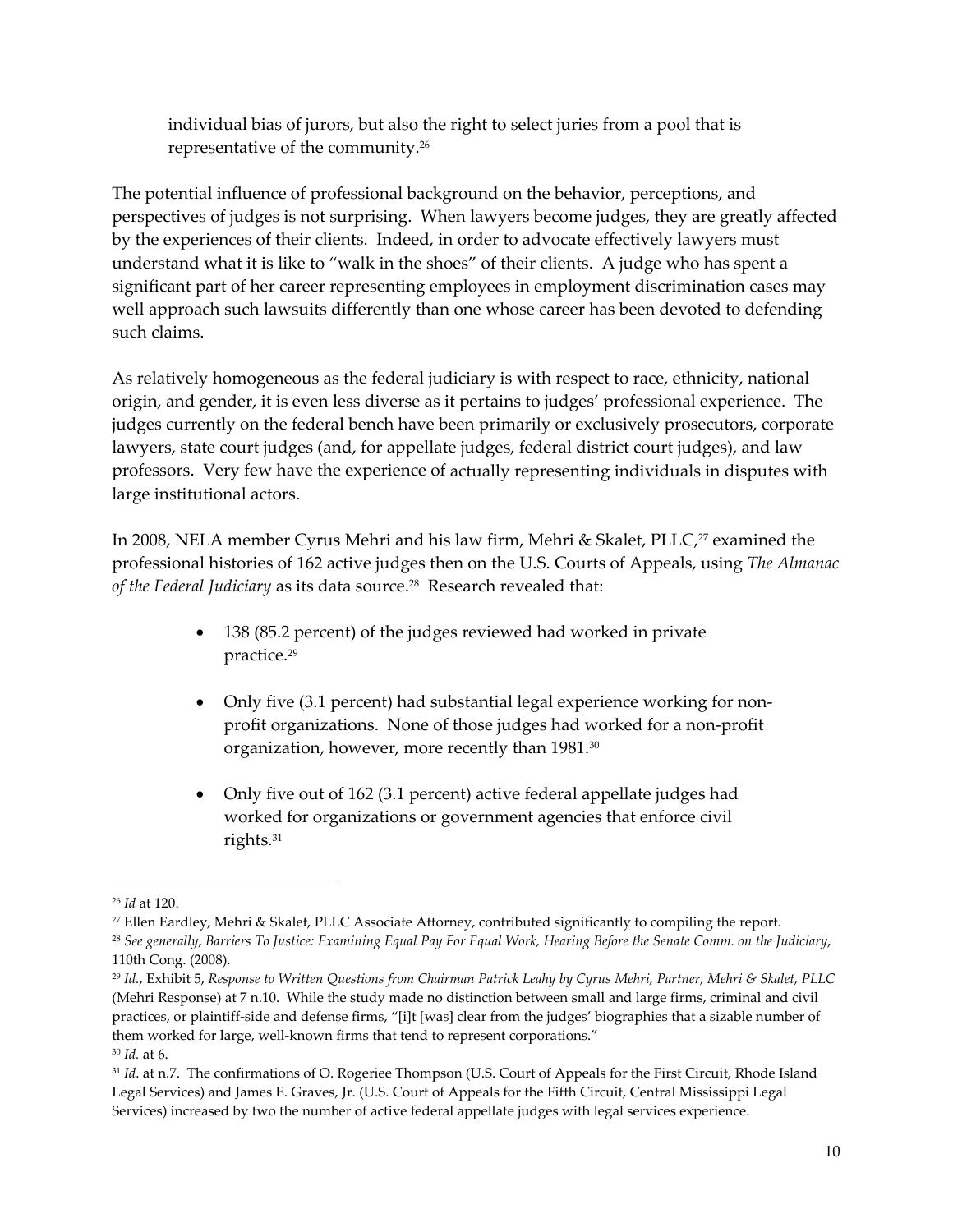- None had substantial experience as in-house counsel for a labor union.<sup>32</sup>
- Only three active federal appellate judges had worked for organizations that represent low‐income Americans, and only one appeared to have had substantial experience advocating for consumer rights.<sup>33</sup>

Based on this research, Mr. Mehri concluded that "the makeup of the judiciary currently runs the risk that their collective perspectives are largely detached from the day‐to‐day hardships and realities that American workers face."34

Following up on this assessment, prominent NELA attorneys from a number of states reviewed the backgrounds of the federal judges in their circuit and district courts in 2010 using publicly available biographical information. A sampling of their data confirms the national findings:

- Of the five active and two senior judges on the U.S. Court of Appeals for the First Circuit, one had been a prosecutor, and one a state judge. The others hailed from private practice or the government. One judge had led a public interest advocacy organization.
- The U.S. Court of Appeals for the Second Circuit was dominated by former corporate lawyers (non‐criminal) from large corporate firms and by former law professors. Judge Denny Chin was the only circuit judge who had plaintiffs' employment litigation or any small firm litigation experience. No judges had experience working for civil rights or public interest organizations.
- Of the 24 judges on the U.S. Court of Appeals for the Sixth Circuit whose backgrounds were examined, half had worked for defense law firms and ten were state, federal, or military judges or magistrates. Six were criminal prosecutors, six had worked as full‐time law school professors, and ten had worked for federal, state, or local government (in a capacity other than judge or prosecutor). None had practiced at a legal services organization, a public defender's office, or at a plaintiff‐ or union‐side law firm.
- Of the 11 judges examined on the District of Oregon, eight had worked for a defense‐side law firm, been a state, federal, or military judge or

<sup>&</sup>lt;sup>32</sup> At least one federal judge, Marsha Berzon of the U.S. Court of Appeals for the Ninth Circuit, had substantial experience in a union‐side private law firm before her appointment to the bench.

<sup>33</sup> Mehri Response, s*upra* note 29, at 6.

<sup>34</sup> *Id*. at 7.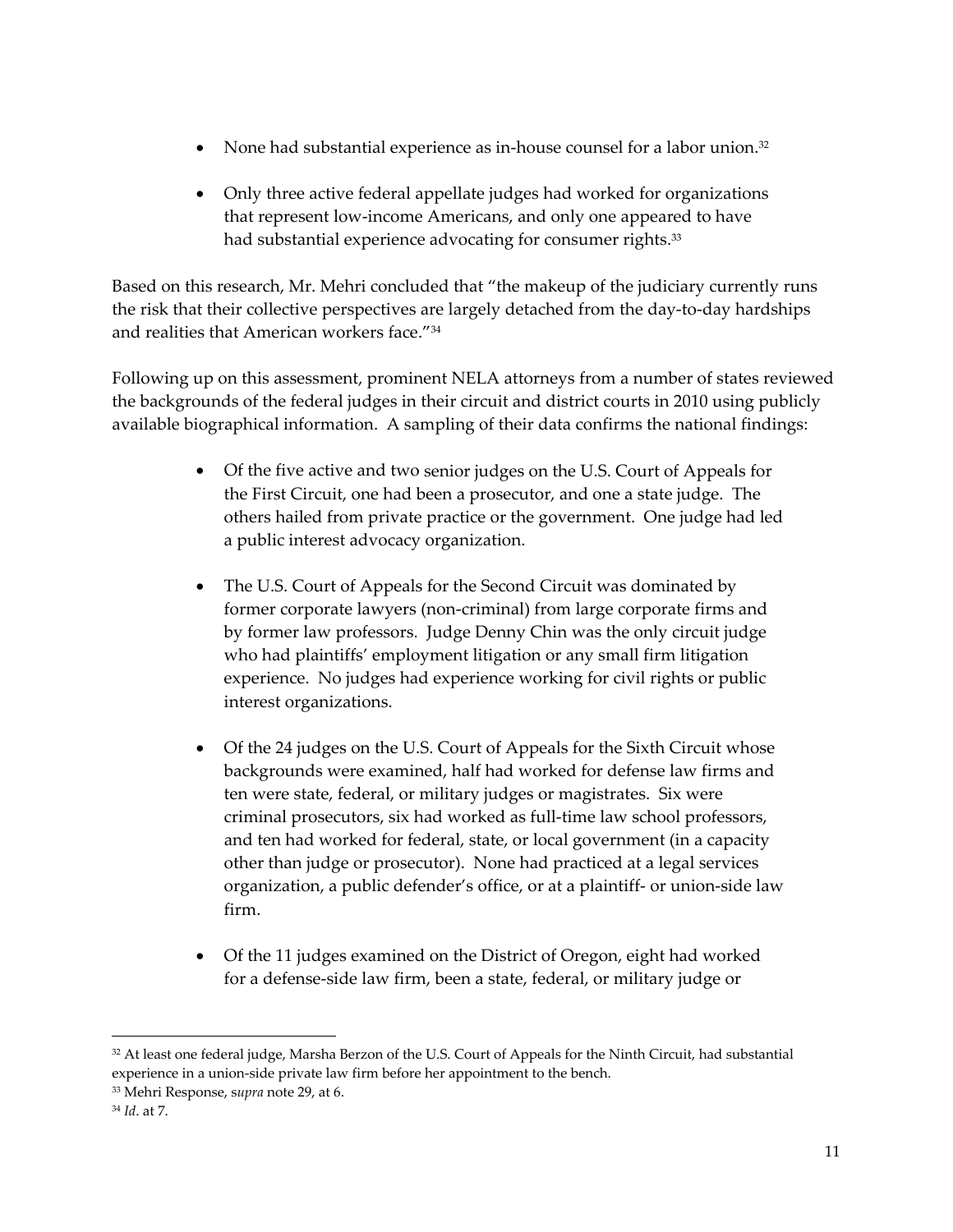magistrate or a criminal prosecutor, or had worked for federal, state, or local government in a capacity other than judge or prosecutor.

In sum, previous appointments have resulted in a federal judiciary largely homogeneous in professional background. Judges tend to have experience in defending civil lawsuits, criminal prosecution, as academics or state court judges and, in general, with serving large institutional actors rather than individual clients. Very few have engaged in public interest civil litigation or represented individuals on a regular basis.

#### **JUDICIALLY CREATED BARRIERS MAKE IT MORE DIFFICULT FOR PLAINTIFF‐EMPLOYEES TO PREVAIL**

Federal lower court judges, especially in the U.S. Courts of Appeals, have erected significant legal barriers to plaintiffs pursuing employment discrimination cases – barriers not required by, and in some cases contrary to, U.S. Supreme Court precedent.35 In many ways, the federal bench has rewritten procedural and substantive rules applicable only in employment cases that result in the disproportionate dismissal of workplace discrimination cases. These judicially‐

<sup>35</sup> It is also true that many such legal barriers have been created by the U.S. Supreme Court. *See, e.g.,* Adam Liptak, "Justices Offer Receptive Ear To Business Interests," N.Y. TIMES*,* (December 19, 2010), *available at*

http://www.nytimes.com/2010/12/19/us/19roberts.html?\_r=1&hp (reporting on a study by scholars at Northwestern University and the University of Chicago finding a statistically significant increase in the percentage of cases that the U.S. Supreme Court led by Chief Justice John G. Roberts, Jr. decided in favor of business interests over prior Courts: 61 percent of relevant rulings were pro‐business in the Roberts Court compared to 46 percent in a comparable period of the Rehnquist Court); *See also*, Moss *supra* note 13 at 6 (finding in recent U.S. Supreme Court decisions a "trend toward more hostility and less support for litigation [that] disproportionately skews outcomes in favor of defendants, most commonly businesses sued by those claiming deprivations of various rights and protections, such as workplace anti‐discrimination rights, consumer rights, wage rights, and protection against unlawful competition."); *See also Workplace Fairness: Has The Supreme Court Misinterpreted Laws Designed To Protect American Workers from Discrimination?*, *Hearing Before the Senate Comm. on the Judiciary*, 111th Cong. (2009) (statement of Senator Patrick Leahy, Chairman, Senate Comm. on the Judiciary), *available at*

http://judiciary.senate.gov/hearings/testimony.cfm?id=4096&wit\_id=2629 (introducing hearing about two U.S. Supreme Court "decisions [that] make it more difficult for victims of employment discrimination to seek relief in court, and more difficult for those victims who get their day in court to vindicate their rights . . . [The] Court's misinterpretation of the Federal Arbitration Act in [*Circuit City v. Adams*, which enables] employers . . . to unilaterally strip employees of their civil rights by including arbitration clauses in every employment contract they draft[;] [and *Gross v. FBL Financial Services, Inc.,* in which] [a] slim conservative majority of the Supreme Court . . . overturned [a] jury verdict and decided to rewrite the law . . . [likely] allow[ing] employers to discriminate on the basis of age with impunity so long as they cloak it with other reasons."); Statement of Senator Patrick Leahy, *Courting Big Business: The* Supreme Court's Recent Decisions on Corporate Misconduct and Laws Regulating Corporations, Hearing Before the Senate *Comm. on the Judiciary*, 110th Cong. (2008), *available at*

http://judiciary.senate.gov/hearings/testimony.cfm?id=3485&wit\_id=2629 (discussing the *Circuit City* case as well as "the tragic decision in Lilly Ledbetter's pay discrimination case [in which the] Supreme Court overturned her jury verdict and created a bizarre interpretation of our civil rights laws"); Constitutional Accountability Center, *The Roberts Court and Corporations: The Numbers Tell the Story* (June 2010), *available at*

http://www.theusconstitution.org/upload/fck/file/File\_storage/Chamber%20Win%20Statistics.pdf (finding that the conservative wing of the U.S. Supreme Court has sided with big business in 64 percent of business-related rulings, and in 84 percent of business-related rulings decided by a 5-4 majority, issued between 2006 and May 2010).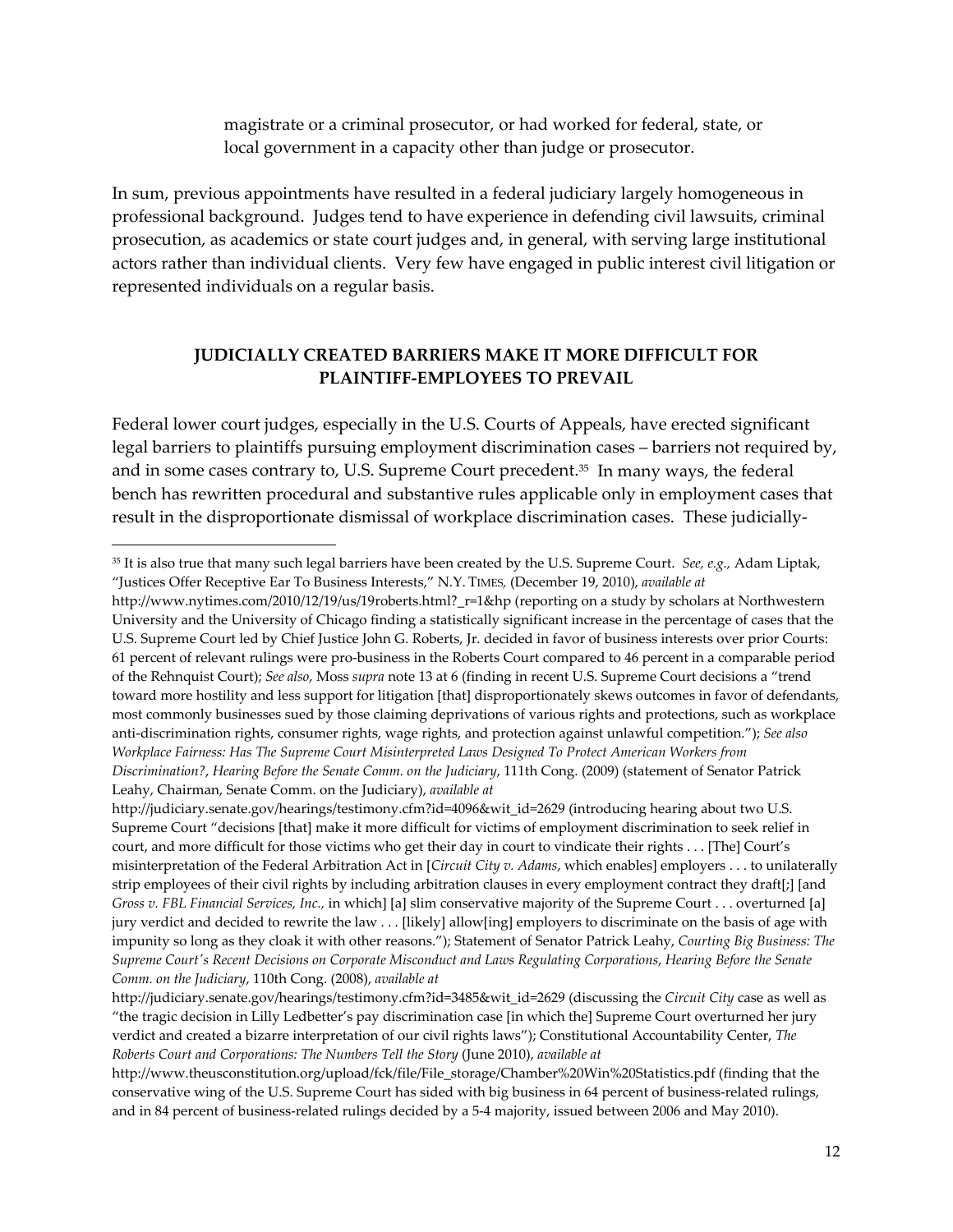erected obstacles, such as those discussed below, tend to exert the greatest influence at those stages in a case where the judge's discretion is at its apex, such as at summary judgment, posttrial, and on appeal.

#### **1. "Stray Remarks"**

From its inception in U.S. Supreme Court Justice Sandra Day O'Connor's concurrence in *Price Waterhouse v. Hopkins,*36 the so-called "stray remarks" concept has spread widely across the federal circuit courts. Indeed, statements deemed "ambiguous,"37 "ambivalent,"38 or made by "non-decisionmakers or by decisionmakers outside the decision making process,"<sup>39</sup> could all potentially be classified as "stray remarks." As the moniker is currently used in federal courts around the country, biased comments may be deemed inadmissible unless the employer specifically denigrates the age, gender, or ethnicity of an employee while in the same breath firing, demoting, or refusing to promote him.40

There is perhaps no more striking example of the pernicious use of "stray remarks" to minimize and disregard evidence of discrimination than in *Ash v. Tyson Foods, Inc.* In *Ash*, the U.S. Court of Appeals for the Eleventh Circuit overturned not one, but *two* jury verdicts finding that discrimination motivated the failure of Tyson to promote African‐Americans to supervisory positions within the company.41 In doing so, the Eleventh Circuit twice held as a matter of law

<sup>36</sup> 490 U.S. 228 (1989).

<sup>37</sup> *See Moss v. BMC Software, Inc.*, 610 F.3d 917, 929 (5th Cir. 2010) (quoting *EEOC v. Texas Instruments, Inc.*, 100 F.3d 1173, 1181 (5th Cir. 1996) ("In order for an age‐based comment to be probative of an employer's discriminatory intent, it must be direct and unambiguous, allowing a reasonable jury to conclude without any inferences or presumptions that age was an impermissible factor in the decision to terminate the employee.").

<sup>38</sup> *See Nesbit v. Pepsico, Inc.*, 994 F.2d 703, 705 (9th Cir. 1993) (The court found that a supervisor's remark that "we don't necessarily like grey hair," while more than a "stray remark," was nevertheless "uttered in an ambivalent manner and was not tied directly to [the plaintiff's] termination.").

<sup>39</sup> *Price Waterhouse*, 490 U.S. at 277.

<sup>40</sup> In fact, that is precisely what the Seventh Circuit Court of Appeals seems to require. In *Merillat v. Metal Spinners, Inc.*, 470 F.3d 685, 694 (7th Cir. 2006), the court stated: "We have cautioned that this [stray remarks] rule may give way where particular remarks in fact support an inference that unlawful bias motivated the decisionmaker, such as when those remarks are made by the decisionmaker or one having input in a decision, and are made '(1) around the time of, and (2) in reference to, the adverse employment action complained of.'" (quoting *Hunt v. City of Markham*, 219 F.3d 649, 652‐53 (7th Cir. 2000)). *See also Brown v. CSC Logic, Inc.*, 82 F.3d 651, 655 (5th Cir. 1996) ("Remarks may serve as sufficient evidence of age discrimination if the offered comments are: 1) age related; 2) proximate in time to the terminations; 3) made by an individual with authority over the employment decision at issue; and 4) related to the employment decision at issue.").

<sup>41</sup> In *Ash v. Tyson Foods, Inc.*, 129 Fed. Appx. 529, 533 (2005), the Eleventh Circuit held that "[w]hile the use of 'boy' when modified by a racial classification like 'black' or 'white' is evidence of discriminatory intent, the use of 'boy' alone is not evidence of discrimination." (Internal citations omitted.) After the U.S. Supreme Court remanded the case, the Eleventh Circuit once again held, in *Ash v. Tyson Foods, Inc*., 190 Fed. Appx. 924, 926 (2006), that "[a]fter reviewing the record, we conclude once again that the use of 'boy' by Hatley was not sufficient, either alone or with the other evidence, to provide a basis for a jury reasonably to find that Tyson's stated reasons for not promoting the plaintiffs was racial discrimination. The usages were conversational and as found by the district court were non‐ racial in context. But even if somehow construed as racial, we conclude that the comments were ambiguous stray remarks not uttered in the context of the decisions at issue and are not sufficient circumstantial evidence of bias to provide a reasonable basis for a finding of racial discrimination in the denial of the promotions. The lack of a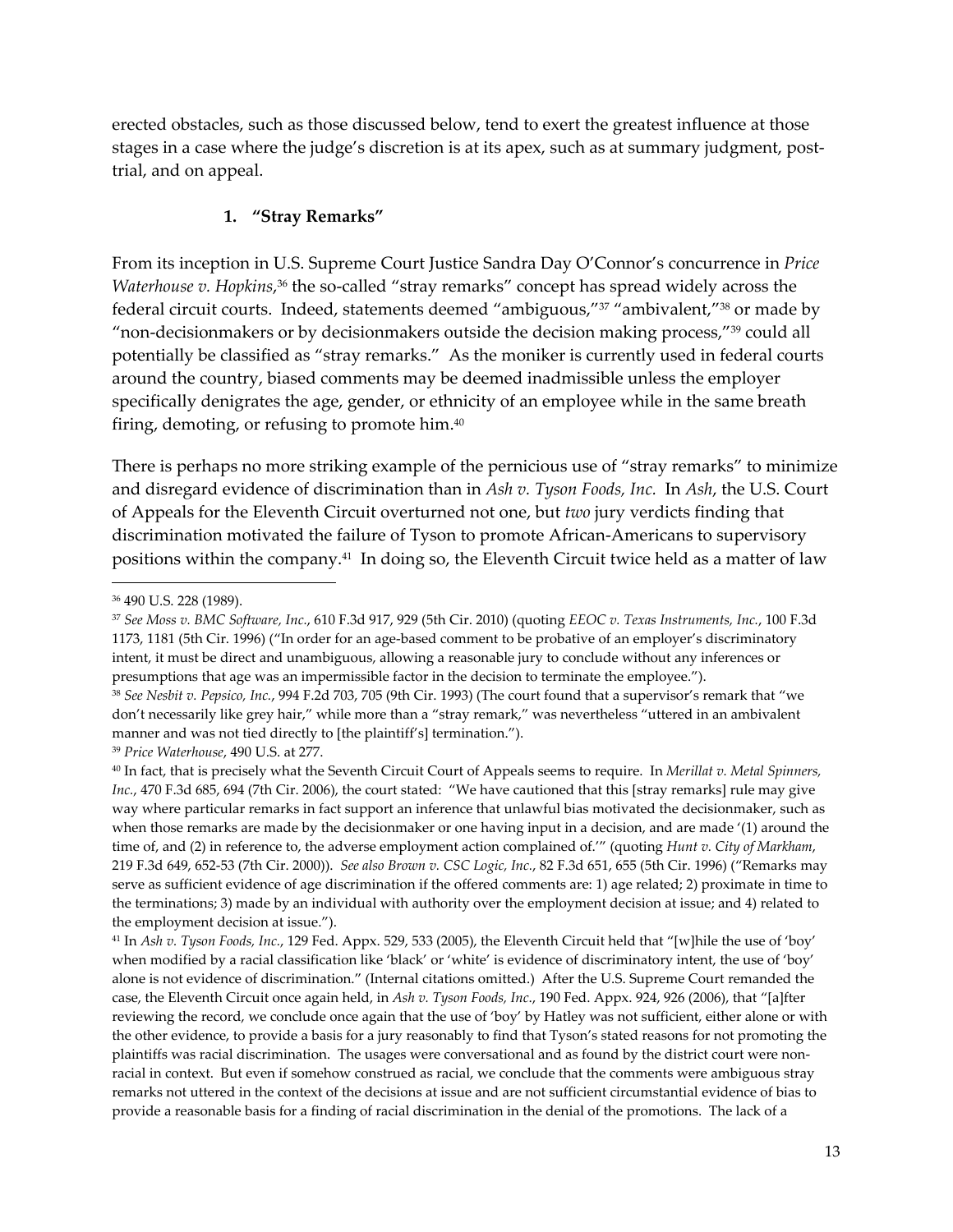that calling an African‐American employee "boy"42 did not constitute sufficient evidence to support a jury verdict in the employees' favor – labeling the comments as "ambiguous stray remarks" – when the white supervisor who made the statements later refused to promote the qualified African‐American candidates to whom the comments were directed.

The Eleventh Circuit is not alone in using "stray remarks" to disregard evidence of discrimination and dismiss cases brought on behalf of workers:

- In *Melendez v. Autogermana, Inc.,*<sup>43</sup> the U.S. Court of Appeals for the First Circuit affirmed a grant of summary judgment against Robert Melendez, a former BMW car salesman who was employed by the defendant company for ten years before being fired at the age of 50. The court dismissed his age discrimination case despite the fact that Melendez alleged that both supervisors and other co-workers referred to him as "'el abuelo' ('grandfather'), or 'el viejo' ('old man')."<sup>44</sup>
- In *Connolly v. The Pepsi Bottling Group, LLC,*<sup>45</sup> the U.S. Court of Appeals for the Third Circuit affirmed a grant of summary judgment against a plaintiff who alleged he was fired because of his age. The court decided that there was no genuine dispute as to any material fact, even though the plaintiff faced a variety of comments indicating age discrimination, including being called "the old man in the group" in a meeting, being told, "listen, old man, I know you're lying to me," and being informed that he was a "legacy liability" and that his boss "could hire two or three people for what [plaintiff] made."46 In addition, another supervisor told the plaintiff that "the job has passed [him] by" and that "younger key account managers can work rings around you."47

<u> 1989 - Johann Stein, marwolaethau a gweledydd a ganlad y ganlad y ganlad y ganlad y ganlad y ganlad y ganlad</u>

modifier in the context of the use of the word 'boy' in this case was not essential to the finding that it was not used racially, or in such a context as to evidence racial bias, in the decisions at issue, even if 'boy' is considered to have general racial implications." On December 16, 2011, in its fifth opinion in this case, the Eleventh Circuit vacated its prior decision by reinstating the jury's award of compensatory damages and finally conceding that the use of "boy" supported an inference of discrimination, especially (as instructed by the U.S. Supreme Court's opinion) in light of the "context, inflection, tone of voice, local custom, and historical usage." *Ash*, 546 U.S. at 456. The court held that there was sufficient testimony about the context of the statement for the jury to credit it. *Ash v. Tyson Foods, Inc*. 2011 U.S. App. LEXIS 25004 (11th Cir. 2011).

<sup>42</sup> *See* Brief of *Amici Curiae* NAACP Legal Defense & Educational Fund, Inc. et al. at 8 n.6, *Ash v. Tyson Foods, Inc.*, (Petition for Rehearing En Banc) (11th Cir. 2010) (No. 08‐16135‐BB) (The brief describes in great detail the history of the use of the word "boy" by whites in reference to African-Americans "to reinforce [African-Americans'] racially subordinate status." The brief includes an anecdote from Frederick Douglass' autobiography where he told of a slaveholder who came across an African‐American man walking along a road. He wrote that the slaveholder "addressed him in the usual manner of speaking to colored people on the public highways of the south: 'Well, boy, whom do you belong to?'").

<sup>43</sup> 2010 U.S. App. LEXIS 20992 (1st Cir. 2010).

<sup>44</sup> *Id*. at \*21.

<sup>45</sup> 347 Fed. Appx. 757, (3rd Cir. 2009).

<sup>46</sup> *Id*. at 759 n2.

<sup>47</sup> *Id*.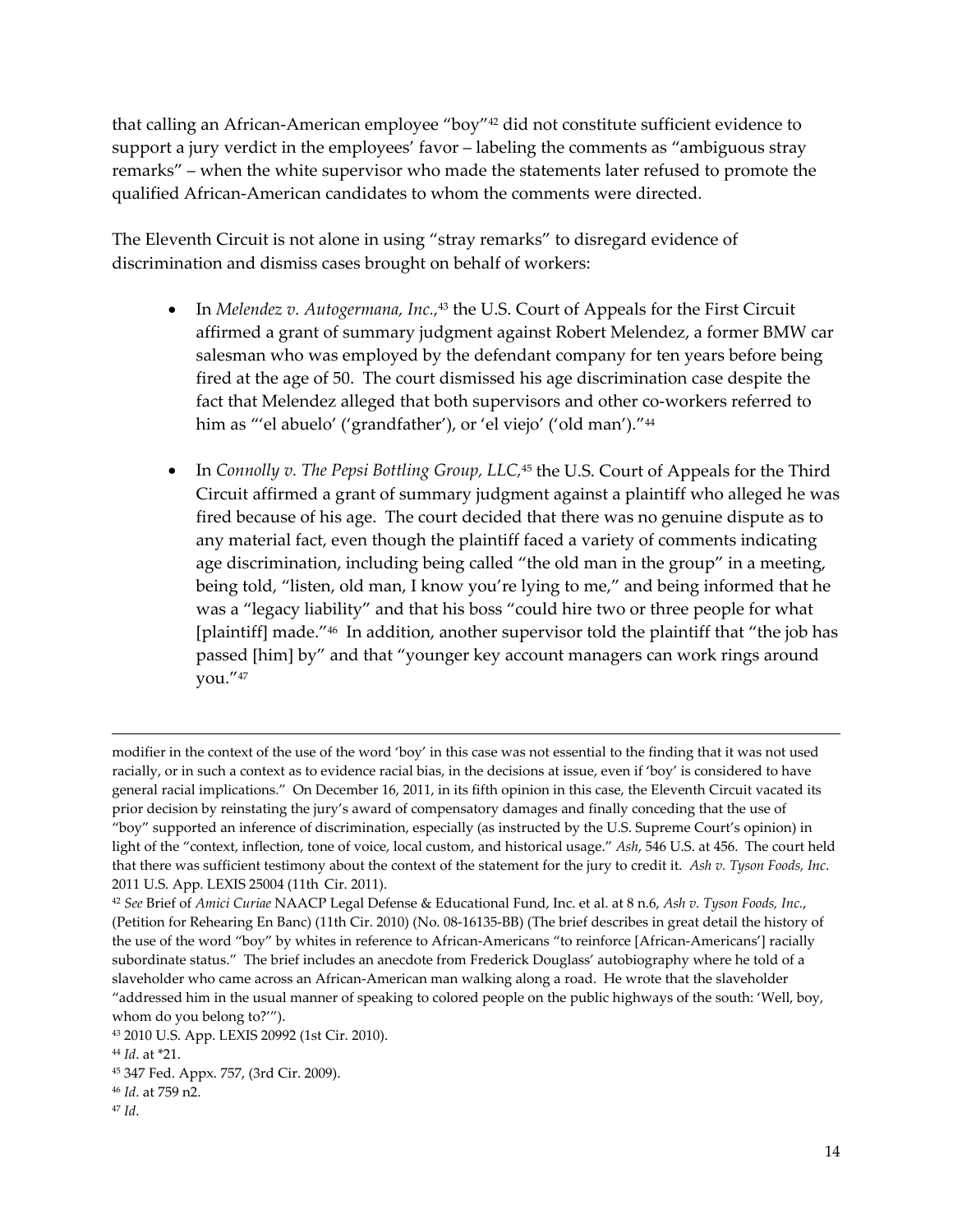- In *Hill v. Lockheed Martin Logistics Mgmt., Inc.,*<sup>48</sup> the U.S. Court of Appeals for the Fourth Circuit affirmed summary judgment against Ethel Louise Hill on her claims of age and gender discrimination. Hill provided evidence that a safety inspector at the plant where she worked had called her "a 'useless old lady' who needed to be retired, a 'troubled old lady,' and a 'damn woman,' on several occasions while they were working together."49 The court held that the safety inspector was not the "actual decisionmaker or the one principally responsible" for issuing the reprimands that led to Hill's termination, and therefore evidence of discriminatory animus on his part was irrelevant despite the fact that numerous courts have recognized that nondecisionmakers can and do influence the decision making process.<sup>50</sup>
- In *Suits v. Heil Co.*, <sup>51</sup> the U.S. Court of Appeals for the Sixth Circuit affirmed a summary judgment grant against a plaintiff who sued her former employer for pregnancy and gender discrimination after she was fired when she was five and a half months pregnant. The plaintiff offered evidence that, during the months before her termination, her supervisor made comments indicating bias towards her because of her pregnancy, such as observing that she was "not the type of person to leave" her child<sup>52</sup> and asking "How [was she] going to come back and work here and leave that baby?"53 While recognizing that the remarks were "not exactly 'stray' or 'innocuous' statements," the court nevertheless determined that the span of "up to three months" between the statements and plaintiff's termination was too long to "demonstrate sufficient nexus" between the remarks and her firing. $54$
- In *Smith v. Fairview Ridges Hosp.*, <sup>55</sup> the U.S. Court of Appeals for the Eighth Circuit affirmed a summary judgment grant against an African‐American woman who alleged she was the victim of a hostile work environment because of her race, as well as retaliation and constructive discharge. The court did so despite allegations of

<sup>48</sup> 354 F.3d 277 (4th Cir. 2004).

<sup>49</sup> *Id*. at 283.

<sup>50</sup> *See Sprint/United Mgmt. Co. v. Mendelsohn*, 552 U.S. 379, 388 (2008) ("The question whether evidence of discrimination by other supervisors is relevant in an individual [discrimination] case is fact based and depends on many factors, including how closely related the evidence is to the plaintiff's circumstances and theory of the case."); *See also Russell v. McKinney Hosp. Venture*, 235 F.3d 219, 227 (5th Cir. 2000) ("Consequently, it is appropriate to tag the employer with an employee's age-based animus if the evidence indicates that the worker possessed leverage, or exerted influence, over the titular decisionmaker.); *See also Santiago‐Ramos v. Centennial P.R. Wireless Corp.*, 217 F.3d 46, 55 (1st Cir. 2000) (The plaintiff may use "discriminatory comments . . . made by the key decisionmaker or those in a position to influence the decisionmaker" to establish pretext.); *Ercegovich v. Goodyear Tire & Rubber Co*., 154 F.3d 344, 354‐55 (6th Cir. 1998) ("[R]emarks by those who did not independently have the authority or did not directly exercise their authority to fire the plaintiff, but who nevertheless played a meaningful role in the decision to terminate the plaintiff, [are] relevant."); *Griffin v. Washington Convention Ctr.*, 142 F.3d 1308, 1312 (D.C. Cir. 1998) ("Evidence of a subordinate's bias is relevant where the ultimate decision maker is not insulated from the subordinate's influence."). <sup>51</sup> 192 Fed. Appx. 399 (2006).

<sup>52</sup> *Id*. at 401.

<sup>53</sup> *Id*. at 402.

<sup>54</sup> *Id*. at 403.

<sup>55</sup> 2010 U.S. App. LEXIS 22114 (8th Cir. 2010).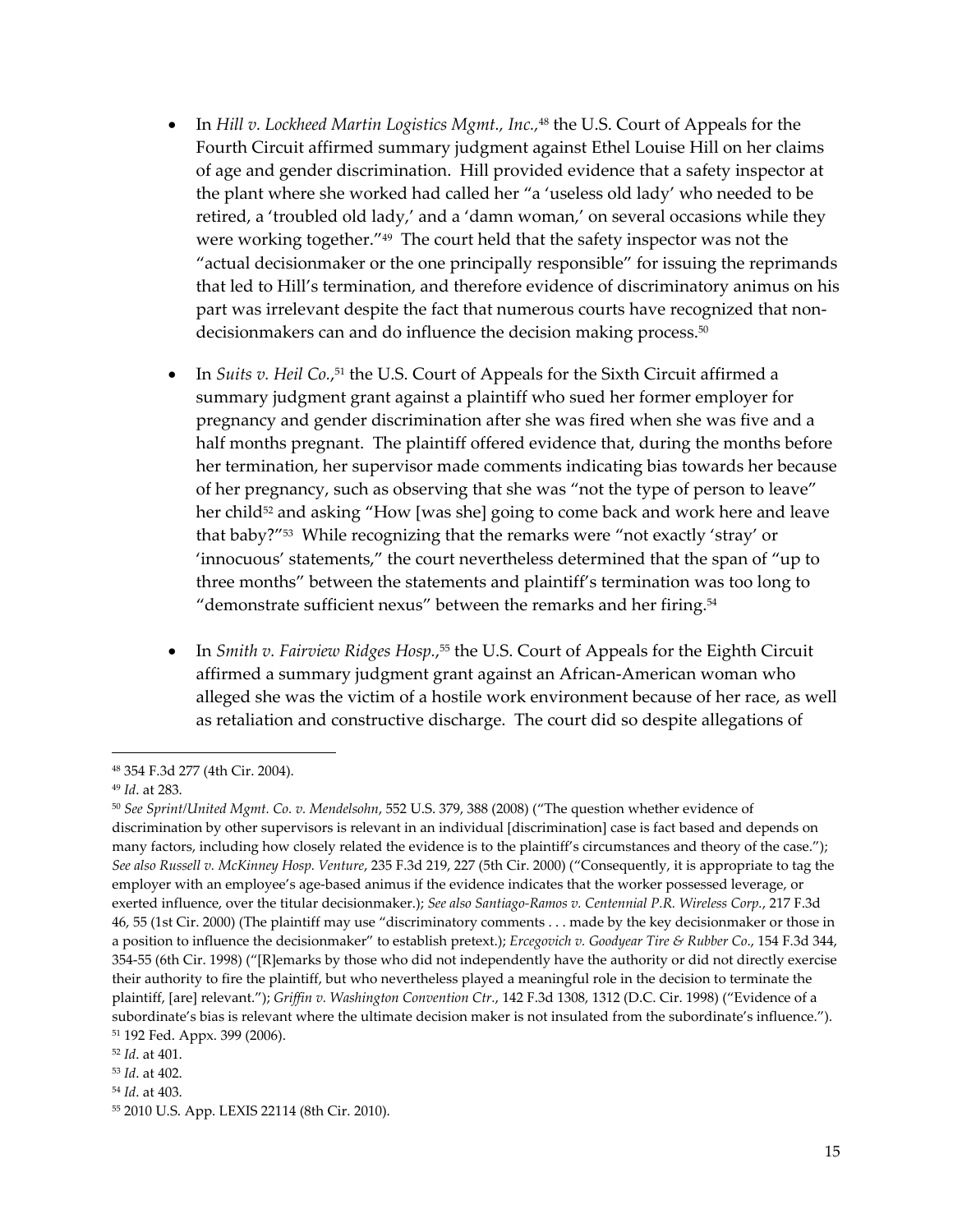multiple instances of discriminatory statements or conduct. For example, the plaintiff alleged that on one occasion a nurse grabbed a chart out of her hands and said "these black aides don't know what they are doing," that another nurse at one point compared her to a "runaway slave," and that two other employees said, in reference to her, that "she needs to go back to the ghetto where she came from."56

That *Smith* involved a hostile work environment claim (among others), and not one implicating termination, failure to promote, or other adverse employment action, is illustrative of the extent to which "stray remarks" has become an almost generally accepted method of evaluating evidence in discrimination cases regardless of the underlying theory of the case.<sup>57</sup> The use of "stray remarks" functions to minimize or to exclude altogether evidence that, in the real world, is indicative of discrimination. Its pervasiveness in federal courts demonstrates either judges' unwillingness or their inability to understand the ways in which discrimination manifests itself in the modern American workplace.

#### **2. "Business Judgment"**

The "business judgment rule" is an evidentiary presumption borrowed from corporate governance law, where courts are required to defer to the business decisions made by a corporation's board of directors unless they act in a manner that cannot be attributed to a rational business purpose.58 Under this rule, the decisions of corporate directors are presumed to be made "on an informed basis, in good faith, and in the honest belief that the action taken was in the best interests of the company, thereby shifting the burden to the party challenging the decision…."59

For example, in *Webber v. Int'l Paper Co.*, <sup>60</sup> the district court overturned a jury verdict for a plaintiff on his disability discrimination claim and granted the defendant's motion for judgment as a matter of law on the basis of the "business judgment rule." Over a period of 18 years, the plaintiff worked his way up from a position as a mechanical draftsman to that of a project manager for the defendant, despite the fact that he did not have a degree in engineering. For

<sup>56</sup> *Id*. at \*8‐\*9.

<sup>57</sup> While stray remarks first appeared in *Price Waterhouse*, a case evaluating a claim of discrimination under the "because of" standard in Title VII, it has since injected itself with equal force to minimize evidence of discrimination in cases arising under the "motivating factor" standard, as well as cases where the plaintiff challenges a defendant's proffered non‐discriminatory reasons as a pretext for discrimination under *McDonnell Douglas Corp. v. Green*, 411 U.S. 792, 802 (1973) ("A plaintiff may satisfy the burden of establishing a *prima facie* case of discrimination 'by showing (i) that he belongs to a racial minority; (ii) that he applied and was qualified for a job for which the employer was seeking applicants; (iii) that, despite his qualifications, he was rejected; and (iv) that, after his rejection, the position remained open and the employer continued to seek applicants from persons of complainant's qualifications.'"). <sup>58</sup> *Brehm v. Eisner*, 746 A.2d 244, 264 n. 66 (Del. 2000); see also *Navellier v. Sletten*, 262 F.3d 923, 946 (9th Cir. 2001) (affirming district court's formulation of the "business judgment rule" as requiring a director to "[r]ationally believe that the [director's] business judgment is in the best interest of the corporation"). *Pac. Northwest Generating Coop. v. Bonneville Power Admin.*, 596 F.3d 1065, 1077 (9th Cir. 2009).

<sup>59</sup> *Aronson v. Lewis*, 473 A.2d 805, 812 (Del. 1984).

<sup>60</sup> 417 F.3d 229 (1st Cir. 2005).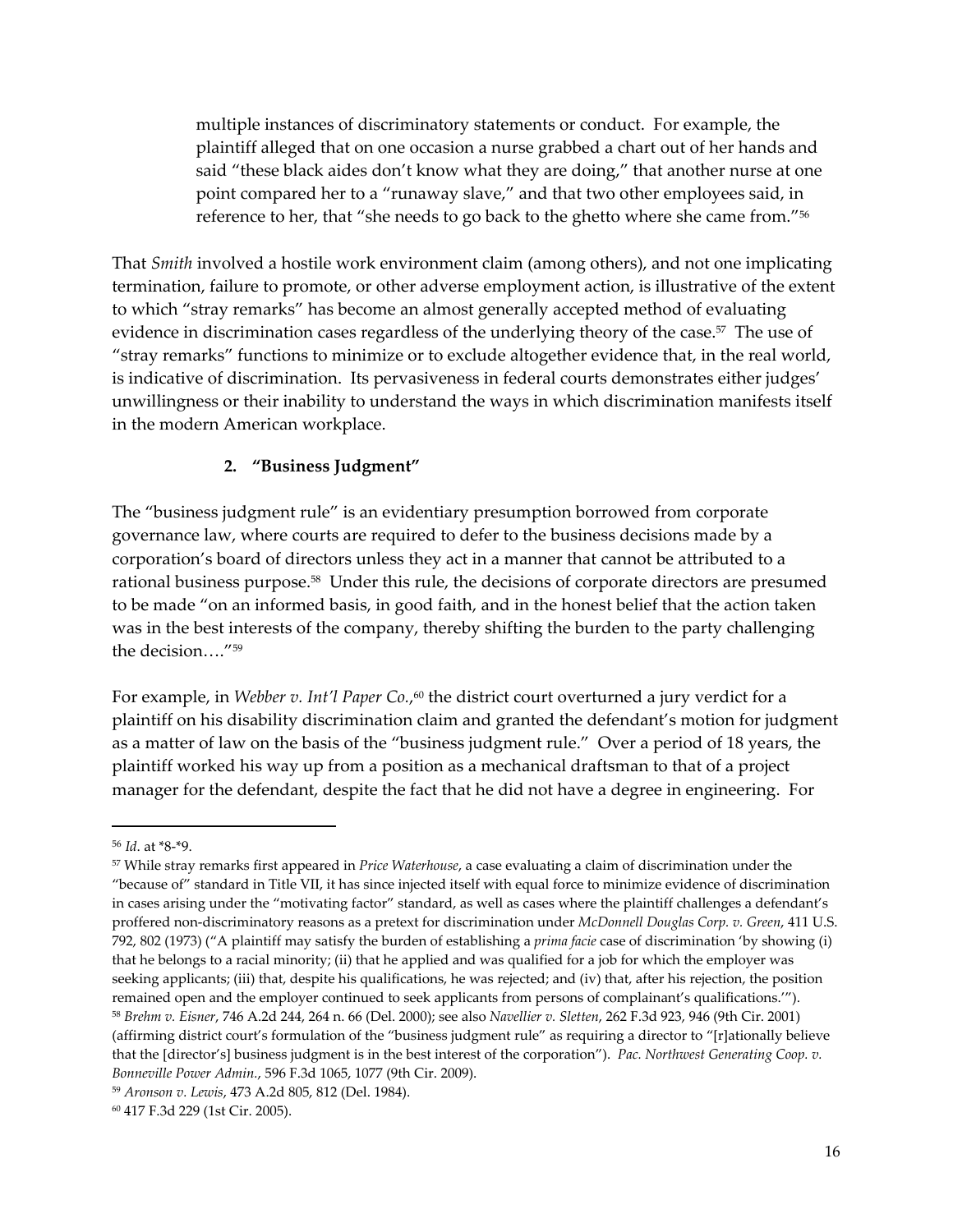the final four years of his employment, the plaintiff was severely limited by a knee injury, but the defendant did not assert that the injury affected his job performance. Instead, the defendant claimed it fired him because he lacked an engineering degree and was therefore unable to manage more complex projects. There was evidence, however, that the defendant often contracted with outside companies on more complex projects and that it continued to undertake projects that the plaintiff *was* qualified to manage. The U.S. Court of Appeals for the First Circuit affirmed the decision of the district court to overrule the jury because, "pursuant to the 'business judgment' rule, an employer is free to terminate an employee for any nondiscriminatory reason, even if its business judgment seems objectively unwise."61

Similarly, in *Scamardo v. Scott County*, <sup>62</sup> the U.S. Court of Appeals for the Eighth Circuit relied on the "business judgment rule" to reverse a plaintiff's jury verdict finding retaliation for previously having filed a gender discrimination suit in violation of Title VII. In that previous case, Deanne Scamardo sued Scott County for sex‐based unequal pay in 1996. After settling that case in early 1997, the county decided to transfer most of the duties involved in Ms. Scamardo's position to another department, which reduced her weekly hours from 30 to 12 and left her ineligible for continued health coverage. She again sued the county, this time alleging that the decision to reduce her hours was in retaliation for participating in the earlier suit. The Eighth Circuit overturned the favorable jury verdict, holding that the trial judge should have instructed the jury that "you may not return a verdict for plaintiff just because you might disagree with defendant's decision or believe it to be harsh or unreasonable."63

More broadly, transplanting the "business judgment rule" to the context of employment discrimination cases is a manifestation of the federal judiciary's identification with the interests of employers rather than those of employees. This is hardly surprising when the federal judiciary is culled in large part from the same sector of society as high-level managers with whom it shares similar personal and professional backgrounds.

# **3. "Self‐Serving Witness"**

At common law, interested witnesses were said to be so lacking in credibility that they were considered incompetent to testify.64 Even after recognizing that interested witnesses were competent to testify in some circumstances, courts still held that those witnesses may have such an interest in the question at issue as to affect their credibility.65 In short, the witnesses' interest alone presented a question of credibility that is properly assessed by a jury.<sup>66</sup>

<sup>61</sup> *Id*. at 238 (citing *Fennell v. First Step Designs, Ltd*., 83 F.3d 526, 537 (1st Cir. 1996)).

<sup>62</sup> 189 F.3d 707 (8th Cir. 1999).

<sup>63</sup> *Id*. at 711.

<sup>64</sup> *See*, Sidney S. Bobbe, *The Uncontradicted Testimony of an Interested Witness*, 20 Cornell L.Q. 33, 36‐37 (1934) (*citing* John Henry Wigmore, *A Treatise on the Anglo American System of Evidence in Trials at Common Law*, § 575 (2d ed. 1923)).

<sup>65</sup> *Elwood v. Western Union Telegraph Co.,* 45 N.Y. 549, 554 (1871). <sup>66</sup> *Id*.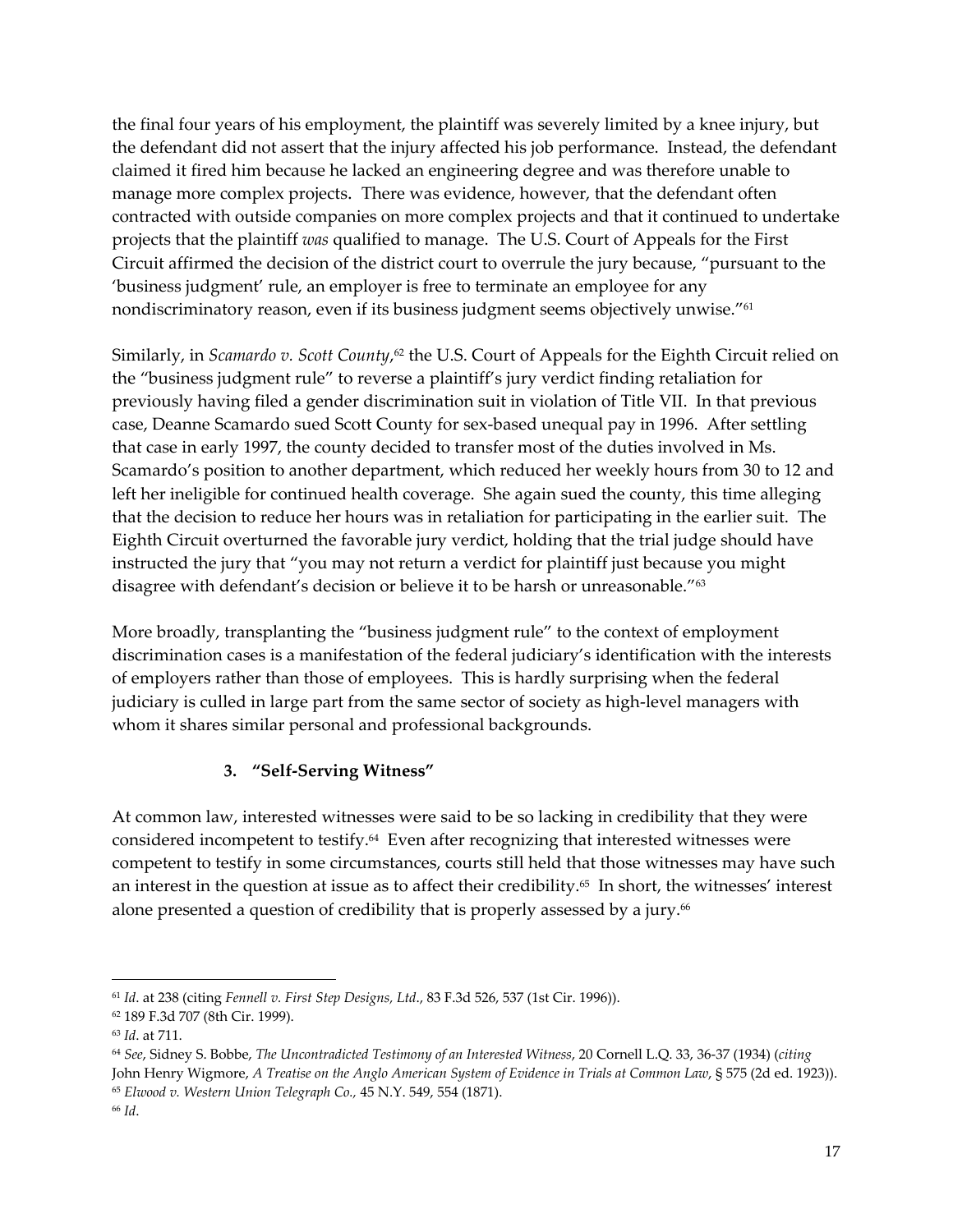In the context of summary judgment, the longstanding rule, established in *U.S. v. Diebold, Inc.*, 67 is that "[o]n summary judgment the inferences to be drawn from the underlying facts contained in such materials *must* be viewed in the light most favorable to the party opposing the motion." (emphasis added.)68In *Reeves v. Sanderson Plumbing Prods.*, 530 U.S. 133, 151 (2000), the U.S. Supreme Court articulated the implications of this rule as it pertains to evaluating the testimony of interested witnesses:

[A]lthough the court should review the record as a whole, it *must disregard* all evidence favorable to the moving party that the jury is not required to believe. That is, the court should give credence to the evidence favoring the nonmovant as well as that 'evidence supporting the moving party that is uncontradicted and unimpeached, *at least to the extent that the evidence comes from disinterested witnesses.*' (Emphasis added and internal citations omitted.)

The federal courts have not followed this principle with sufficient rigor. For example, in *Wiley v. Am. Elec. Power Servs. Corp.*, <sup>69</sup> the U.S. Court of Appeals for the Fifth Circuit affirmed summary judgment against employees alleging gender discrimination and retaliation. The court accepted the supervisor's bare assertion of lack of knowledge, refused to recognize her personal interest in avoiding liability, and used her testimony as grounds for granting summary judgment and denying the plaintiffs the opportunity to challenge her credibility through crossexamination at trial.

By contrast, there are many examples of federal courts dismissing plaintiffs' testimony as self‐ serving because of their personal interest in the outcome of the litigation.<sup>70</sup> In fact, it is because of that self‐interest that a multitude of our civil rights laws allow ordinary people to bring private causes of action to ensure that the rights embodied by those laws are enforced.

<sup>67</sup> 369 U.S. 654, 655 (1962).

<sup>68</sup> This rule was affirmed in *Matsushita Elec. Indus., Inc. v. Zenith Radio Corp.,* 475 U.S. 574, 587 (1986), and has been reiterated *ad infinitum* by courts at all levels.

<sup>69</sup> 287 Fed. Appx. 335 (5th Cir. 2008).

<sup>70</sup> *See Santos v. Winter*, 2010 U.S. Dist. LEXIS 99499, \*27 (D.S.C. 2010) ("Plaintiff's own self‐interested statements as to what he believed or perceived are not sufficient evidence to maintain this claim."); *Shaffer v. American Med. Ass'n.*, 2010 U.S. Dist. LEXIS 38276, \*17 (N.D. Ill. 2010) ("The employee 'must do more than challenge the judgment of his superiors through his own self‐interested assertions.'") (quoting *Dale v. Chicago Tribune Co.*, 797 F.2d 458, 464 (7th Cir. 1986)); *Slaughter v. Jones Day*, 2007 U.S. Dist. LEXIS 2198, \*15 (S.D. Tex. 2007) ("This is insufficient to create a disputed issue of material fact, as are plaintiff's own self-interested characterizations of her job performance and qualifications."); *Kelley‐Hill v. Ingram*, 2006 U.S. Dist. LEXIS 57369, \*27 (N.D. Tex. 2006) ("Plaintiff's self‐interested testimony regarding McDuffie's question does not create a fact issue as to whether Defendant's proffered reason is false."); *Haskins v. New Venture Gear*, 2002 U.S. Dist. LEXIS 4552, \*18 (S.D. Ind. 2002) ("However, these self‐interested assertions cannot raise a genuine issue regarding the honesty of Lemaster's view of her performance . . .").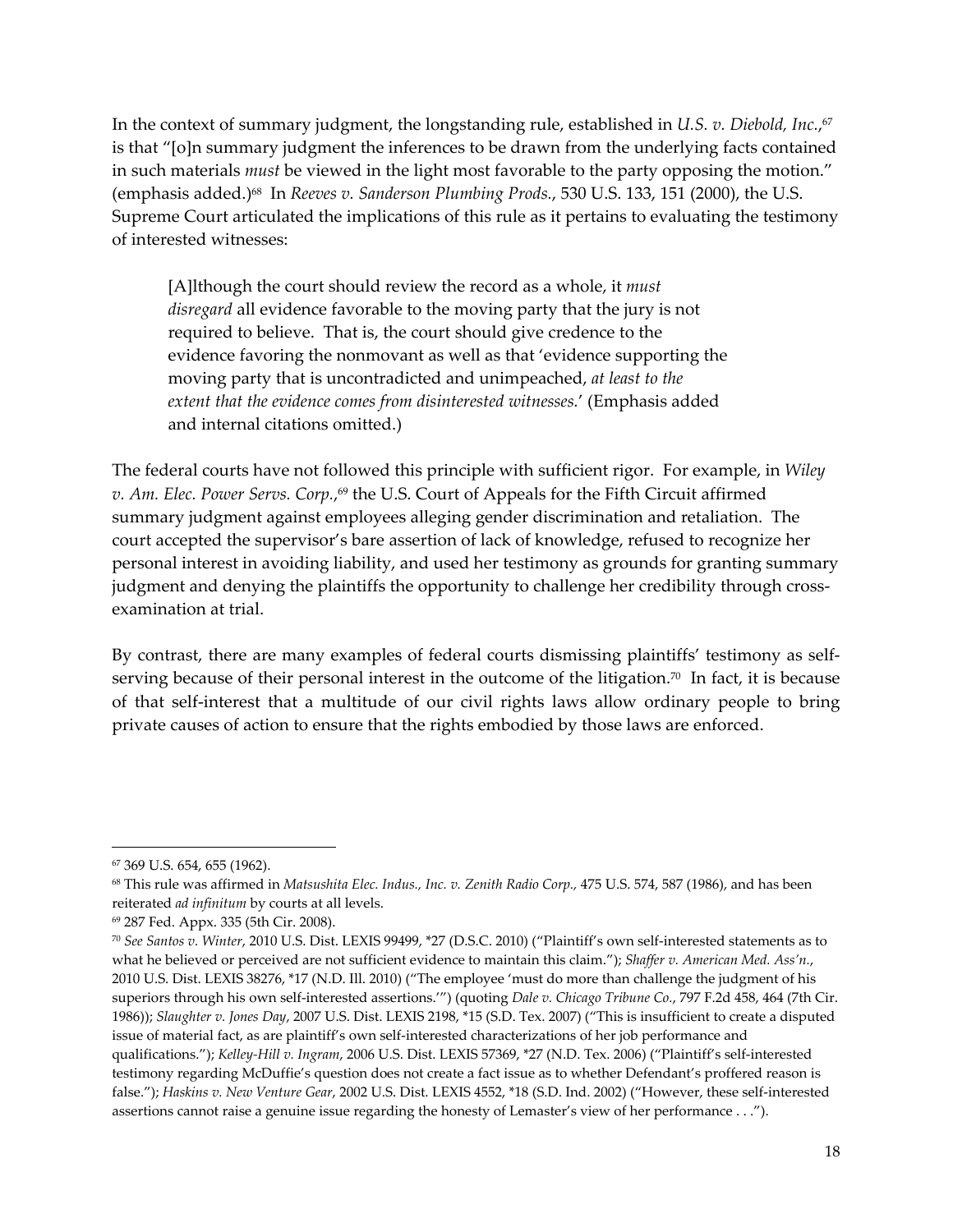### **THE OBAMA ADMINISTRATION MUST NOMINATE PROFESSIONALLY DIVERSE INDIVIDUALS TO THE FEDERAL JUDICIARY**

President Obama enjoys a strong record of diversity with respect to race, gender, and ethnicity in confirmed federal judgeships. Out of 124 confirmations during the first three years of the Obama Administration, 18.5 percent were African‐American, 12.0 percent were Hispanic, 5.6 percent were Asian‐American, and 0.8 percent were Arab‐American. In terms of gender, 55.0 percent confirmed were male and 46.0 percent were female.71 In fact, nearly three of every four of President Obama's nominees who have been confirmed are women or minorities;72 he is the first American president who has not selected a majority of white males for lifetime judgeships.73

Conversely, the President has nominated a less significant number of individuals with professional diversity to the federal bench. As of November 8, 2011, 26 of the 123 district judges nominated by President Obama possess at least some experience representing individuals,<sup>74</sup> such as having worked for organizations that provide legal services to the poor, or public defenders offices that represent indigent people accused of crimes.75 In addition, 10 of the 37 appellate judges he had nominated by that time also have such experience.<sup>76</sup> The percentage of nominees with experience representing employees or unions is somewhat lower – only 10 district court nominees and 5 appellate court nominees have this type of experience.

Preserving the credibility of the federal judiciary requires taking concrete steps to level the playing field for all litigants that come before our nation's courts. Achieving this requires embracing a federal bench that better reflects the professional diversity of attorneys across the country. Overlooking qualified candidates whose professional experience includes representing plaintiffs in employment, labor, and civil rights cases inevitably reinforces the image of a judiciary that is indifferent to the plight of America's workers.

While President Obama's nominees better reflect the professional diversity of practicing attorneys than did those of his predecessors, the fact remains that employment discrimination plaintiffs are unlikely to draw judges at either the trial or appellate level who have significant experience representing individuals in such cases. In filling the many vacancies on the federal

<sup>71</sup> Percentage calculations based on data retrieved from the Alliance for Justice Judicial Nomination Snapshot, http://www.afj.org/judicial‐selection/judicial‐selection‐snapshot.pdf (last visited December 15, 2011).

<sup>72</sup> Jesse J. Holland, Obama Judicial Nominations Set Record For Women Minorities, HuffingtonPost.com, September 13, 2011, *available at* http://www.huffingtonpost.com/2011/09/13/obama-judicial-nominees-womenminorities n 959745.html (last visited December 15, 2011).

<sup>73</sup> *Id.*

<sup>74</sup> NELA used publicly available sources, including nominees' responses to the Senate Committee on the Judiciary's questionnaire to determine the professional background of nominees. In our examination, we differentiated between plaintiff‐ and defense‐side law firms.

<sup>75</sup> The only current, non‐confirmed district court nominee possessing at least some experience representing individuals is Justice Louis B. Butler, Jr.

<sup>76</sup> The two current, non‐confirmed appellate court nominees possessing at least some experience representing individuals are Edward C. Dumont and Victoria F. Nourse.